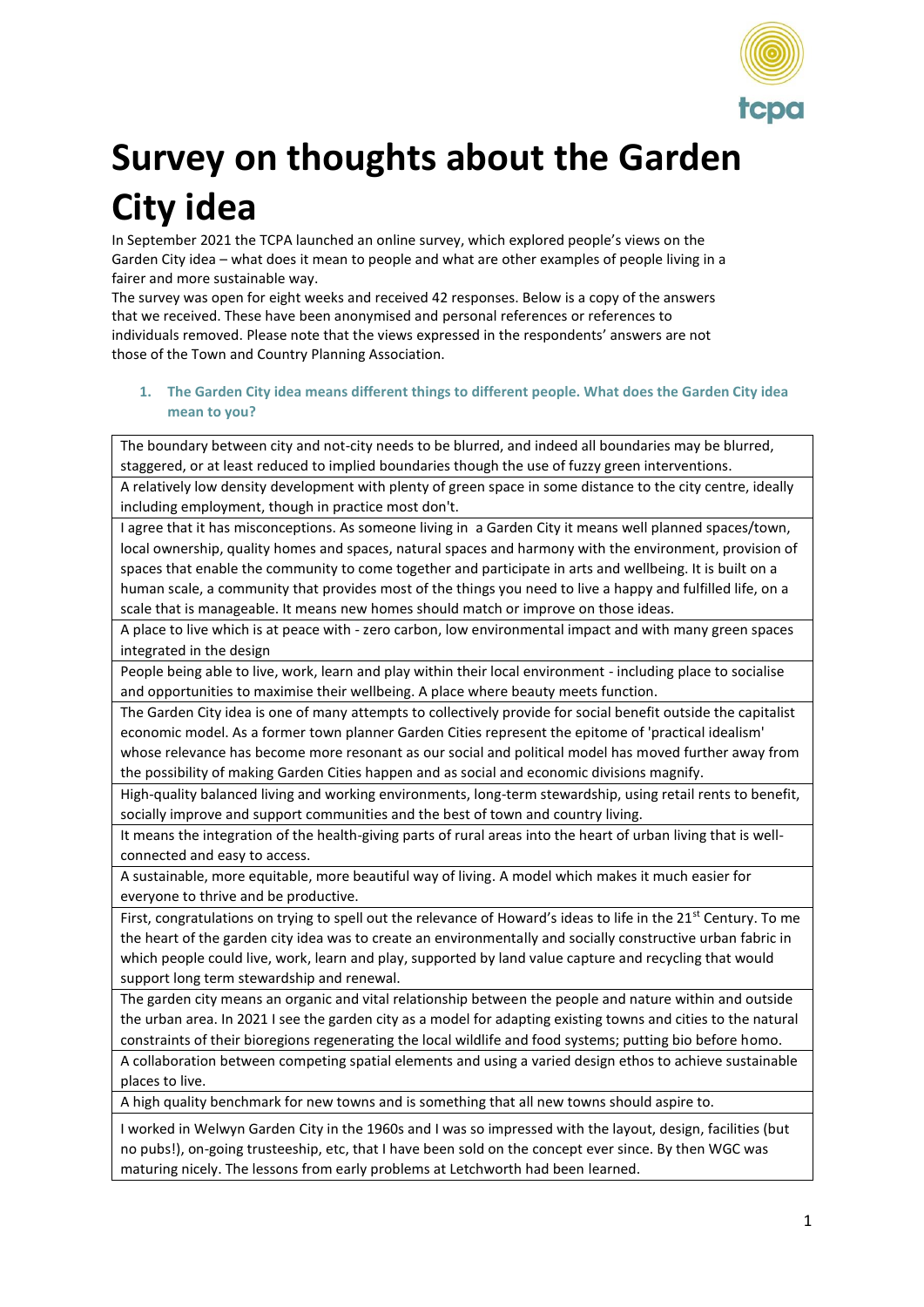

I am sorry to say that the Garden City idea, to me, seems out of date, even if it isn't. The climate and Nature crises are ENORMOUS. They MUST take precedence over nice, socially progressive notions of garden cities and the like.

Healthy and sustainable living, benefiting from and supporting nature.

A very English answer to town planning to improve the lives of ordinary English people.

Clusters of municipally owned and managed beautiful towns designed for healthy, sustainable lifestyles where nature is part of everyday life and where communities and individuals flourish through civic, economic, social and cultural interaction. This means a critical mass but limited size of 35k-40k population, with a town centre and 5/6 neighbourhoods planned to provide human scale mixed housing with public and private breathing and playing spaces all set in a thriving accessible countryside.

Combining the best aspects of town living with rural access with optimal use of natural resources as a contribution to the planning of settlements in regions

At the heart of it is all about people, place and partnerships. It's about the legacy of shaping, building and realising the true potential for future generations to grow, live, work and realise their true potential - a fairer, equitable and just society. It's about resilient and sustainable neighbourhoods which can embrace changes in our day to day life and climate friendly.

Ebenezer Howard: low density; mix of town & country - been seized upon by developers as the ultimate green washing

In the oncoming era of de-growth and declining prosperity the garden city concept, designed from the bottom up, could provide a way of achieving self-sufficiency for all.

The ideal balance between town and country. Good, quality, affordable housing. Clean air. Accessible green space, employment, education, health care, retail and leisure facilities. Howard's vision is as valid today as it was in 1898, albeit with a few tweaks to account for climate change, the modern digital world and the need to promote active lifestyles and tackle the dominance of our environment by motor vehicles.

Learning adaptive climate change resilient community with rural urban synergy permanently funded

Using planning to make sustainable and socially equitable places for people to live. Lots of greenspace, minimal commuting, good connections between cities by rail or other public transport and shared ownership by residents. In theory it's great, in practise it has never been pulled off. The Tories cherry pick

bits of it they like (greenery) without upholding the social ideals that were part of it's core, turning it from revolutionary urbanism into just another type of middle class suburb.

Bringing land into long term community stewardship. Breaking away from monopoly land interest. Planning new communities that target needs and aspirations over the long term.

The Garden City idea offers an alternative way of conceptualising and planning towns and cities to be more sustainable and environmentally friendly in a way that benefits not only the people of today but also future generations

In its original form, it is a practical demonstration of how the economic rent of land, which is generated by a community can be collected and shared by the whole community. This is in contrast to the private accumulation of rent that takes place in most towns and cities around the world.

Room to breath. A suburban utopia in the green field of England.

The need for a planned approach on the basis you set out in the intro to question 2 but also in having a strategic and spatial planning context and that they apply to urban regeneration as well as urban expansion

Purpose designed community of a certain size which embraces principles of inclusiveness, with open space/quality of environment and provision of services/ facilities

Decent housing near employment with high quality public realm and facilities designed or regenerated on a strategic basis

Harmony, Community, Place, Green, Sustainability, Sharing, Belonging, Calming, Environmentally beneficial, Quality, Affordability, Principled, Living, Resources, Engagement

Well laid out housing, not dense, separated by plenty of green spaces, with the opportunity to be active built in from the ground up so all required services are walkable (or cyclable) and seamlessly connected to any surrounding countryside

An integrated town plan which an emphasis on health, open space and decent well designed housing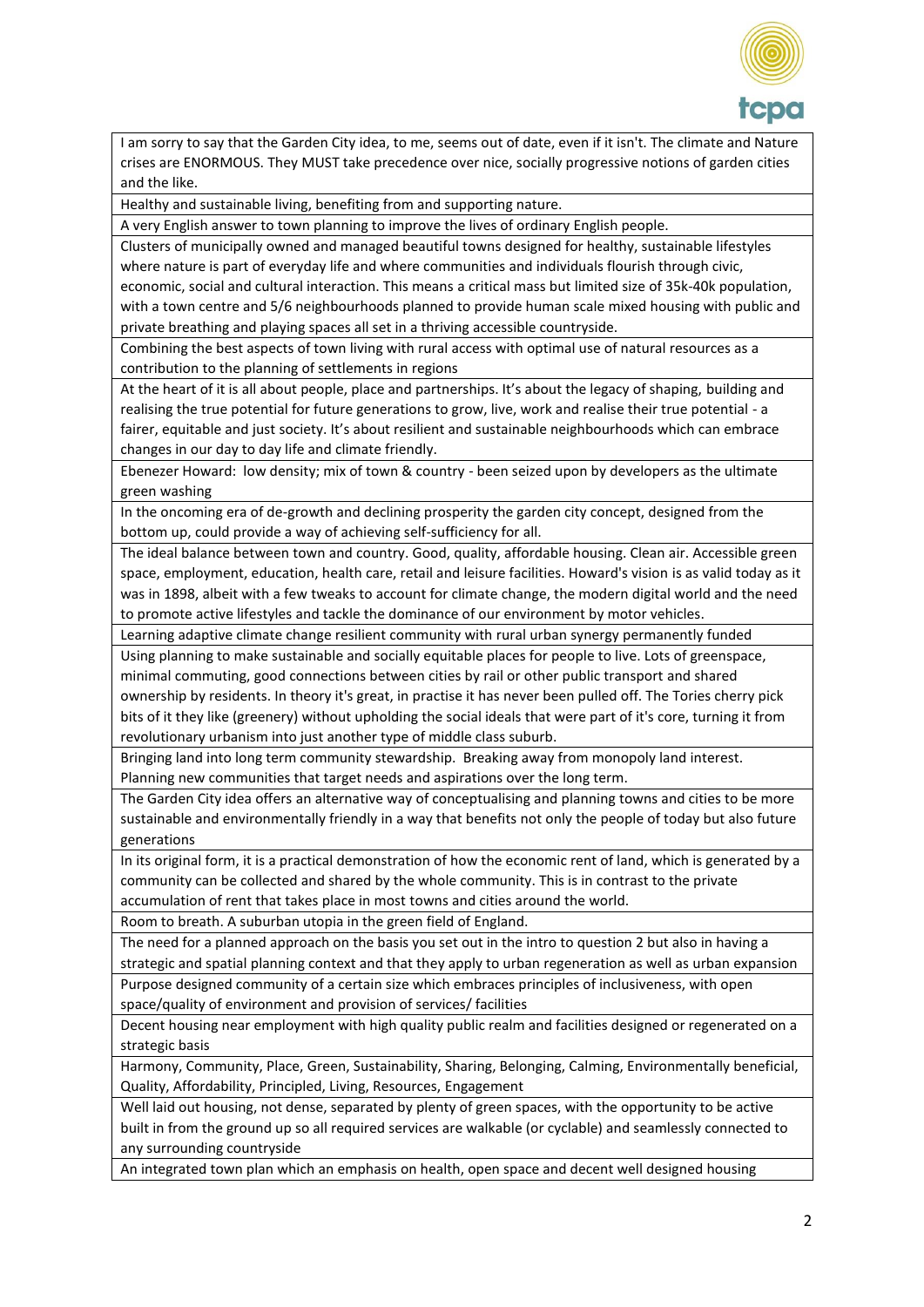

It's about thinking about the spaces as much as the buildings that make up our urban environment. Creating green links, avenues, beauty and space to breath. A garden city builds on the idea that space to walk, exercise and socialise will create a happier, healthier, more productive and safe society.

One of the foundations of the much more recent movement towards sustainable cities which probably dates from the 1992 Rio Earth Summit. Nice concept embracing radical ideas at the time but it now seems dated, too UK (or even England) specific and insufficiently embedded in a policy context. Not enough reference to legislation and other policy tools relevant for practical implementation. I'd like to live in one though!

The garden city means a combination of beauty and function - providing places people want to live, while ensuring the design of those places supports their health, wellbeing and community involvement.

A planned approach to delivering places for people to live & work, with the needs of people and community at the heart, meaning their range of needs are considered from the start – good quality well-designed housing, local employment, transport, recreation and social facilities, essential amenities and services, but all based on a sound financial model providing capital to build and then a sound ongoing funding stream. It is people led and financially sound but not profit driven.

The original ideals were ahead of their time but should be updated to reflect modern lifestyles, including: High quality, coherent design that reflects local preferences; sustainable public domain that reflects the natural and built character of the area and encourages the widest possible use for leisure, sport and exercise; accessible and affordable homes and transport; a wide range of employment opportunities; empowered local stewardship and governance that engages local people.

The idea of the garden city is a strategic urban planning for a human living environment.

The cohabitation of the built environment with nature. A social blooming!

I am mainly interested in the grim realities of the "Call For Sites", the 300,000 target, Green Belts & brownfield land. Clearly a garden village would help to solve some problems especially NIMBY Objections to the expansion of existing towns. I am also interested in local history and the history of working class housing.

I don't really understand the "Call For Sites" process. How does one find like-minded individuals locally ?

## **2. Designing for people and planet:**

### **2a. To what extent is this ambition to design places to meet the human need to connect with nature, art and other people a realistic ambition for creating and renewing places today?**

It is very rare. There are places, but no landscapes.

I think the connection with nature, art and other people is still an important and realistic ambition. Most housing developments are characterised by a total lack of communal open space for instance. At the same time, I feel that the densities of so-called garden city proposals need to be increased.

This is incredibly important - Covid has reminded us of this. Designing a beautiful space is no more expensive than an ugly one. These ambitions are often seen in regeneration.

Yes, it is achievable but it needs fundamental change to the UK planning and housebuilding process

It remains an admirable ambition, but in the current system (not just the planning/built environment system) it is incredibly challenging.

Many aspects to creating fantastic places to live, work etc. are delivered at an increased cost. The pay off is that there are potential benefits to health, the environment, wellbeing, community spirit and social cohesion etc. however those who hold the budgets to creating better places are not necessarily those who stand to benefit, and those who stand to benefit are not necessarily engaging in the built environment/'place'' world.

To really realise the potential of creating better places there needs to be a breakdown of barriers between organisations and government across all sectors (i.e. are housing developers spending money creating places that create health and environmental issues, which are then at the cost of the NHS and government to resolve - where there's an opportunity to work collaboratively to deliver greater outcomes through better planning and coordination.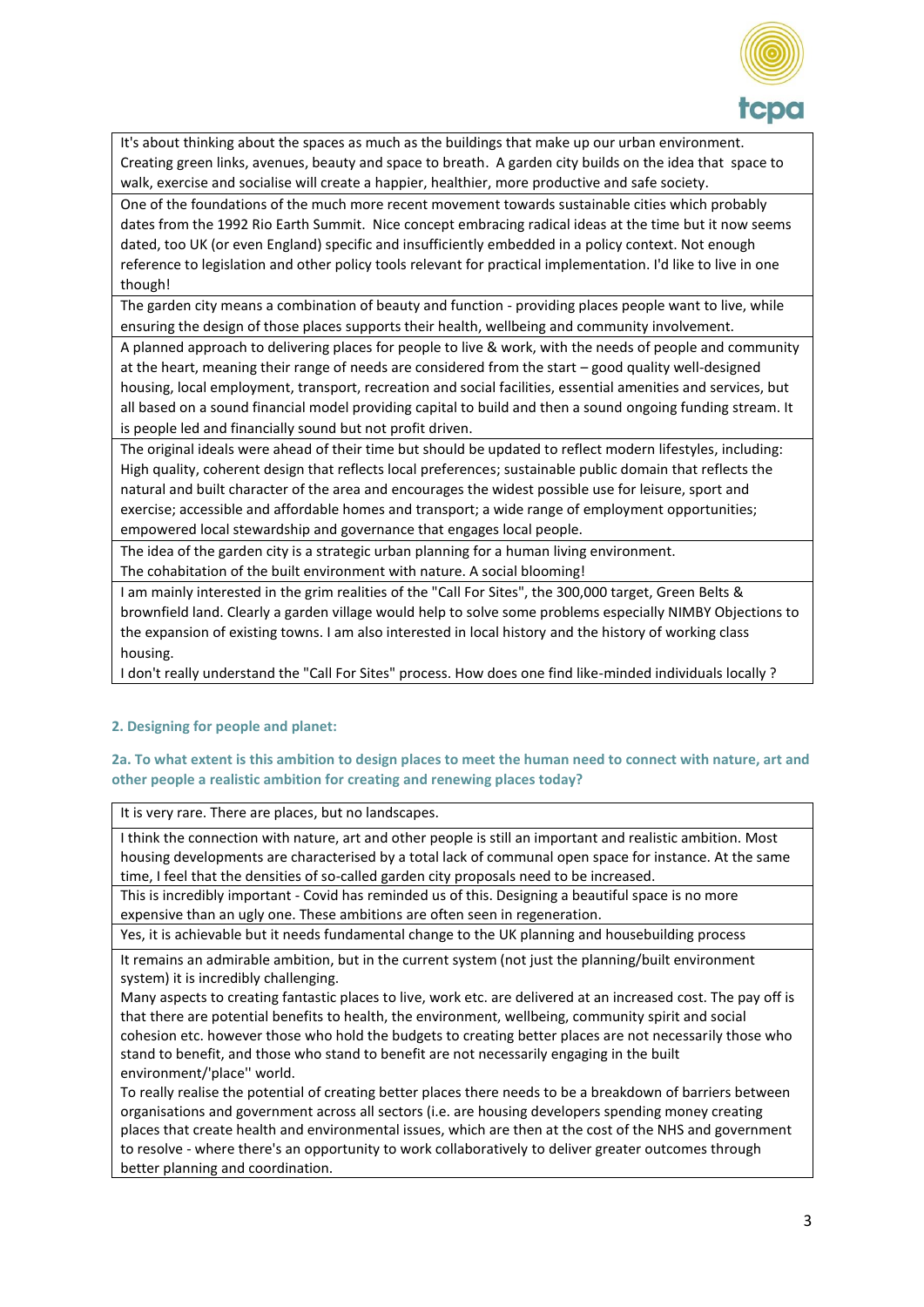

How do we understand what works and what doesn't (based on facts, evidence and costings), who is responsible for delivering the work and footing the bill, and how does this benefit all involved? Answers to those questions may help us progress.

The nuclear family household model is less prevalent than in Howard's time, so the types of housing provided would need to be different, as well as environmental goals requiring higher densities. The potential for self-reliance of small cities is also much weaker in a globalised economy dominated by large corporations. At the same time the potential for locally generated enterprises, energy production, cooperative housing etc. seems to be greater. The deep decline of local community organisation, democracy and sentiment, in response to centralising political and economic forces, makes it hard to see how such potential could be realised. Answers should be sought in other countries where these processes are less pronounced such as Germany, Netherlands and Scandinavia. The UK seems very reluctant to learn from successes elsewhere in Europe.

It's realistic as Letchworth is a shining example of what is possible in town planning terms.

It's realistic, but it would require a far less constrained planning system with far greater state intervention. Market-driven forces cannot guarantee these human needs are met.

It's absolutely possible. But it does need willing; pragmatic, flexible solutions; and really good organisers and strategists to make it happen

I live in Milton Keynes. It was developed along lines that Howard would have recognised, but with a much greater role for the state, which diminished the ability to recycle value and create meaningful local control of stewardship. During the last 18 months more and more people have come to see the enormous value of the green infrastructure including redways, leisure routes and horse trails. There has been a shift away from high density being the only 'cool' way to live. I believe the time is right to assert the value of garden city principles. However, the only way in which 'green washing' will be replaced by the real thing is through some sizeable political shifts in the approach to land assembly and value capture. It may not be as far from current ideas as it was 25 years ago, with greater state intervention now broadly accepted as necessary for our wellbeing. But it would need to involve the state, either directly through something like the new towns act, or through much more radical legislation to allow land acquisition at no scene values by properly constituted local groups.

Until the issues of personal transport and construction carbon are resolved, it is delusional to believe that new settlements of any kind can be developed within carbon budgets consistent with 1.5 degrees C of warming and the UK special responsibilities due to its (over) developed state and historic emissions. All efforts should be made to find ways of adapting and evolving existing urban areas to bring human activities in line with the natural systems.

Depends on the frame of mind - if new development then there will be an ultimate trade-off for the environment but such trade-offs can and should be an integral part of the proposals - both sides need realistic expectations of what is required and what they want to achieve.

It is completely realistic.

Very important

Yes, and no. The real world is so greedy, consuming far too many resources (not least untouchable wealthy people). Garden City ideals are okay in theory. Tragically for the younger generations, the cynical exploitation, by people of most political persuasions, of the environment makes it almost impossible to see enough co-operation happening to achieve the Green/Ecological ways of living that are, fundamentally, our only hope of restoring, over the next 40-50 years, sound ways of living. Those elements of 'Garden City living that can contribute to a NEW PARADIGM (if you like) for sustainable human life SHOULD BE IDENTIFIED. Key organisations should come together. E.g., BBC, CBI, Trade Unions, maybe even Royalty and MOD. Traditional 'socialism and Tory individual freedom' thinking can all too easily smother the absolutely necessary changes that we must see by 2030. They have contributed to, and aided and abetted, the mess we are in.

It is a realistic ambition because it now benefits from sustainable development principles, which are antipathetic towards e.g. cities dominated by the private car.

Unrealistic because the politicians are not interested in the lives of the English people.

A realistic ambition - my home town of Welwyn GC (of 60 years) shows how this has been and continues to be achieved. Our everyday experiences of connecting with nature/art/people (and much more) in WGC have been fashioned through the care, selflessness, vision, skill and wisdom of the town's founders and designers - much without us realising it! I think these are the qualities that will be the bedrock of achieving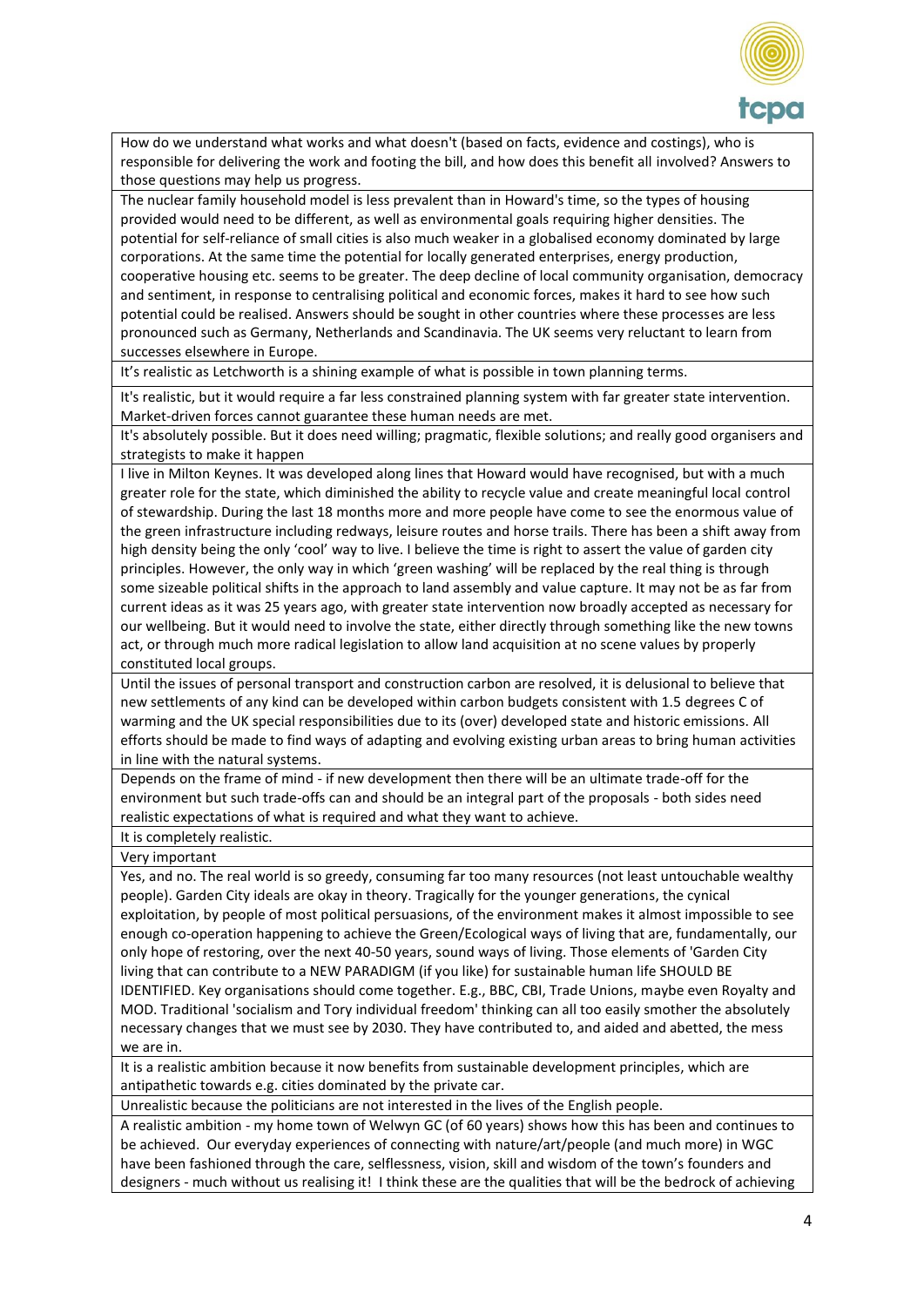

the ambition for those creating and renewing places today. The TCPA to its credit is doing its bit to rekindle this spirit of town planning, not least through excellent initiatives such as this very 'Tomorrow 125". However, implementation into actual places on a garden city scale is hindered by a dysfunctional national (English) planning system (without a national or regional spatial plan) and the interests of those who own and develop land. The garden city's joyous union of town and country was envisaged as only being achieved with sufficient scale (30k-40k pop) and this is now nigh on impossible ….unless there is either state acquisition and development of the land (development corporation style) or through benevolent/philanthropic land owners.

Under the current system planning authorities and developers will continue to fight it out under the current rules of the game on piecemeal schemes which unfortunately will often mean tokenistic gestures to the garden city principles. There will be exceptions but even the best will struggle to provide what can be achieved at the sort of scale and comprehensive planning of a garden city.

I think the solution must mean formal strategic planning at a regional and national scale so that new development and infrastructure are planned in a rational way along with powers to acquire land and manage development to create truly sustainable garden cities. For renewal of existing towns, sustainable garden city principles need to be embedded in Local Plans with much stronger powers to implement them. Without some form of regional planning to allow areas to develop garden cities to meet the needs of their regions the ambition remains mixed.

There is no shortage of ambition, perhaps what we need more of is place leadership and make it happen. Too many times discussions focus on cost vs. value - for me, value is more important than cost. Again, too many times and especially in UK context its policy led 0 rightly so but almost by default we see it a tick box and what we need to do is to think about what is the legacy that we are leaving for future generations and turn the events with legacy first approach.

It is a realistic need but the concept of a 'garden' anything must be dropped. It's trying to hang onto something from the past and it's anachronistic. Better to focus on modern concepts such as transitoriented development and walkable neighbourhoods. Look at modern examples that work brilliantly, such as Vauban, Freiburg. It ticks all the boxes above AND is high density. HIGH DENSITY has to become the holy grail. I believe that the TCPA's role should be to show people that high density does not mean tower blocks - it means compact communities with lots of green space, without polluting & noisy cars everywhere. Ref the big 'garden settlements' proposed, work needs to be done on viability because, at the moment the promises cannot be delivered - simply not financially viable. This is the most important point that is always missed.

Providing it is designed and developed using bottom-up principles it will work.

As relevant as ever as I suggested in my previous answer, even before I had looked at this question. After Letchworth (only less than 40% Ebenezer's vision) the idea disappeared and remains a missed opportunity

It is totally achievable with political will and investment from government. However, copying bits of it won't work, as many 1950's suburbs show us today (planned around the car, lack/erosion of public services).

Capital and 'butler politicians' - whose job it is to work for capitalists and serve their interests - make the ambition increasingly difficult to achieve, especially in England (not the UK, just England)

It depends on how seriously the ideas and ambitions are taken when planning and creating spaces with this in mind. If the garden city idea is the centre of the ambition then it is achievable.

It is a realistic ambition, but to achieve it, there needs to be a wholesale re-imagining of the character and scale of places. Our landscape has been defined by events which took place hundreds of years ago: enclosure and the Clearance in Scotland de-populated rural areas. Now, these places are 'preserved' and considered to be how the landscape always was (and should be) - this is not the case. Rural Britain is the result of a particular, historic iteration of land use - larger farms to accommodate the agricultural revolution. The alternative urban places developed to accommodate those driven from the land and drive the industrial revolution. Many farmers feel isolated, often paid to conserve nature, rather than supply food. Re-populating these empty places would allow a direct experience of nature, smallholdings, horticulture, orchards, locally produced food - more people really living in a garden... the separation of urban from rural Britain must cease. I have not read Howard's book, but I wonder if this was part of his ambition - to re-imagine the country on a national scale, rather than to merely create a model Garden City? Very realistic. By good design and making urban living spaces close to work spaces and a desirable place to live, we can concentrate resources better, minimise travel and prevent urban sprawl.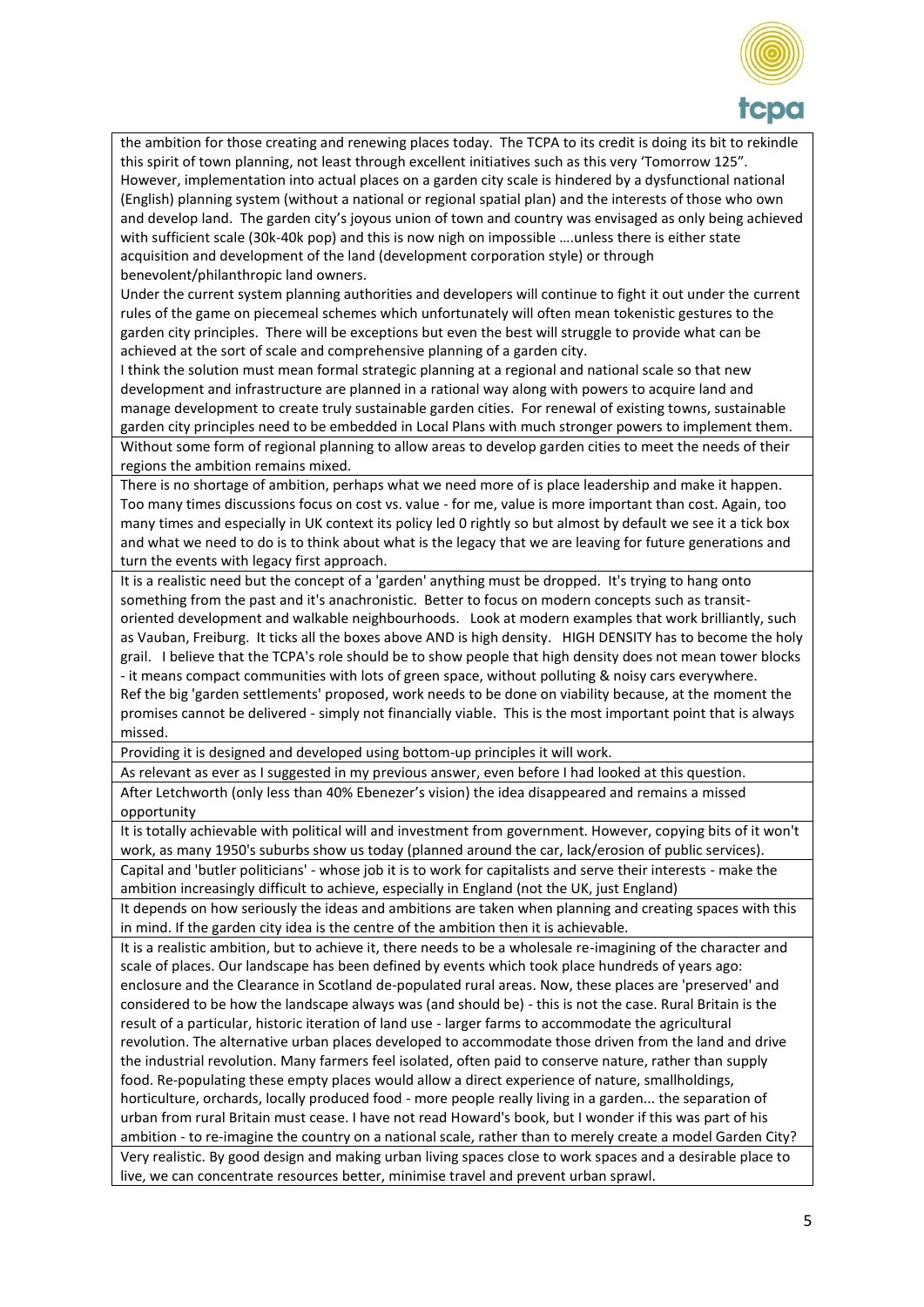

#### It is totally realistic

Essential to meet human need with communities that support a sustainable future delivered through the shift to zero carbon. Biodiversity/ nature recovery, access to green spaces for wellbeing are all vital and decent (i.e. real) garden cities can deliver these.

It has always been realistic in the context of humans acknowledging their place, their symbiosis with the rest of nature and never more so than now, given species extinction and climate change. But this kind of realism is not reflected in current government action (as distinct perhaps from publication, like Building Better, Building Beautiful, an aspiration as yet and completely contradicted by relaxation of Permitted Development rules).

Brought up on a Council Housing Estate in West Wales, all of the homes then had gardens front and back: front garden for Pansies and a lawn, the back garden essentially an allotment for growing fresh food, shared and exchanged with neighbours. Not a leafy idyll but a place and homes that people took pride in, which were safe for children and generated a caring community spirit, where everyone was supportive of each other, particularly in adversity. The homes were well built and affordable - a far cry from the Developer led housing, subject to the minimum of building and planning oversight and construction standards. 'Parker Morris' minimum homes standards need to be re-introduced, updated and policed - Grenfell Tower - by a well resourced and independent public sector.

It's realistic if you start with a build on a former brown space or in a completely new area of development but it's more difficult if you are regenerating an urban space - although I don't believe impossible - because the ambitions could be scaled down into pocket parks and small developments

It's a vital ambition and is achievable but not likely to happen at scale without huge political and economic changes. But we must keep pushing particularly faced with a housing and climate crisis. We must hope that some localities and local governments will have the courage to insist on this

It's still completely relevant. We know that high quality green space improves mental and physical health both directly and indirectly. By creating such places, we also help meet the needs of wildlife to permeate urban environments and for us to mitigate some of the effects of climate change. Where we connect people to wildlife in everyday situations, they become more attuned to it, and will value it more highly. The social isolation caused by home working, or fear of coronavirus will increase pressures on health and social care costs, but our open spaces can be designed to counter this, by providing social spaces - coffee in the sun, outdoor community centres, nature nurseries, men's sheds etc. that can bring us together in constructive and enjoyable ways. Public spaces are special places where people can interact with sculpture, gardens, landscape design, performance art, music in the most memorable and uplifting ways.

All very worthy but in Britain not realistic given current politics and emphasis on market solutions. The new EU Urban Agenda and EU Urban Agenda are relevant but the UK government appears to have forgotten that it ever signed up. Not much sign that the great British public is much interested in connecting with art.... Advisable to reference the UN SDGs.

It is not only realistic, but also a necessity. Despite an ageing population, so many people within our communities aren't ageing well, and aren't able to enjoy lives which prioritise health and wellbeing. The challenge however is a sector limited in its capacity and expertise in this area, and a private sector (understandably) focused on survival and profitability over their impact on the health and wellbeing of current and future generations.

Change will require system leadership, and whole system thinking, to ensure that public, private and voluntary sectors can all contribute to the development of place, and that broad stakeholders (who may not even recognise how their built/natural environment affects them) have a clear role to play and practical input to give.

In addition, upskilling should include much more practical guidance on how changes to typical current new developments could be made to embrace Garden City principles/outcomes - and clarity around costs (if/where applicable) etc. so that there is a clear route toward change. Visions and principles are nice, but for most, it's not clear how to apply them.

People's connection to nature, art and other people has never been more clearly demonstrated through extensive research, research that is often cited in planning documents such as design and access statements, and through discussions through many forums and organisations, but then largely lost in the design and implementation of new developments as density and profit take precedence. This is particularly true of smaller brownfield sites with high density developments and no facilities that allow people to meet and a community to develop. Many new settlements are car driven and lack any sense of community or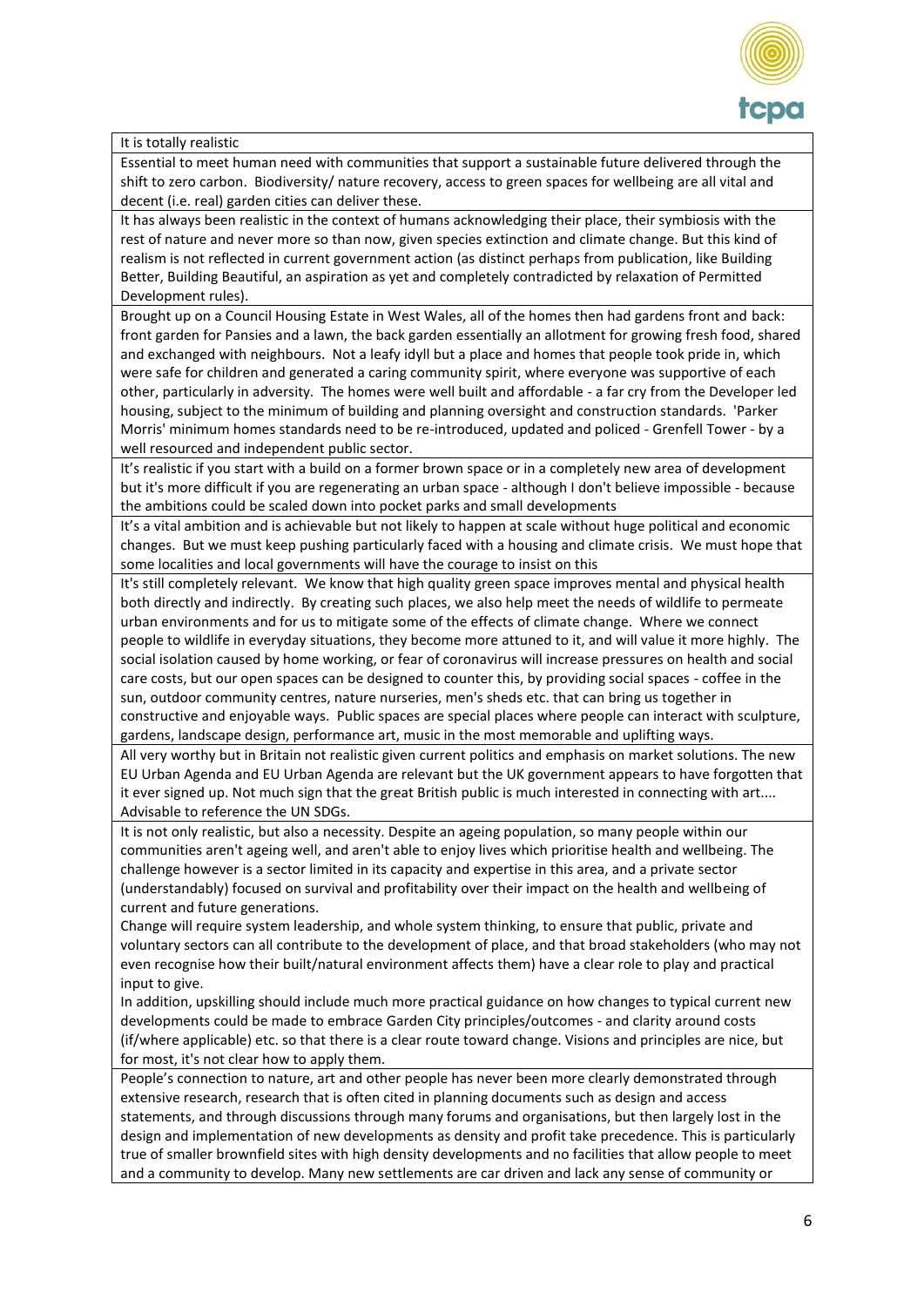

cohesion as people drive in and out. Without a central meeting point e.g. a large park or community buildings, people never meet and grow communities. Nature has become more important in urban areas as countryside delivers less due to intensive farming; climate change and flood control, people's mental and physical health all require it. I believe art for the art's sake is less important – art where communities are involved is important. But all this can only be delivered if the financial model is sound and all these things are planned in right from the start – as soon as housing layouts and financial costings are developed there's little chance to influence design (for example tree planting is seen as highly desirable but too often dense housing layouts lead to a few small trees being crammed into an unsuitable space, usually 'designed' as an afterthought). Planning submissions are high on great images and words, but less on delivery in reality – they give the impression that people, nature, art is a key part of a scheme but too often it's an illusion. The result is many quite soulless developments with no heart or community.

This is a wholly reasonable aspiration, and we should see it as a given in all new developments if the Planning profession were empowered to deliver it. The Building Better Building Beautiful Commission identifies quality of place and humanistic design ideals, and these are intended to be promoted in the Planning reforms currently under consultation. Why would these not be central to developing high quality new places? The issue is the development industry's willingness to meet these ideals. Developers vary considerably in their approach to design quality, but the profit motive trumps design quality almost universally and so there needs to be a robust statutory (Planning) framework for ensuring quality and places to meet the human need to connect with nature. This is not just a realistic aspiration – it is a necessary precondition to creating communities that work for their citizens rather than for the accountants, senior executives and Boards of developers.

Urban design must be relativistic. A new approach to our living environments.

A necessity to bring down the human scale to the µm2 scale, a new scale to be introduced in the urban analysis.

Our new theory of urban relativity, a new approach to the analysis of the biosphere, the human living environment.

This new method of analysis and study allows the connectivity of our built environments with nature. This is all a bit high-flown and intellectual, appropriate for a university tutorial but not much use at the level most people live. We have U3A in community centres, Nature Reserves, amateur dramatics and so on. There is a big problem with C of E parish churches and non-conformist chapels which need to be reused.

## **2b. What practical examples, from the UK or internationally, can you recommend?**

#### Leicester Cultural Quarter.

Poundbury in Dorset is not bad but we could go much further - especially with the carbon footprint and connectedness as a "20 minute neighbourhood".

I have some contact with the German cooperative housing movement (e.g. in Munich), which provides high quality high density relatively sustainable social and private housing in many cities. There are many examples of high quality urban developments in northern European cities, where planning and development processes are less market-dependent than in the UK - familiar to TCPA members such as Freiburg and Utrecht.

#### Letchworth.

New York has recently vastly increased the amount of public space given over to people rather than cars as a result of the Covid-19 pandemic. This begins the work of meeting human need and creating more "rural" spaces in the urban environment.

I know the Netherlands reasonably well, and so many of their villages, towns and cities seem to have a lot or green, fantastic cycle ways where you see everyone from small children to healthy looking 80- and 90-year-olds cycling around in a relaxed manner. Cafes with outdoor seating and lots of beautiful planting and greenery, even in small towns and villages. Attention. to detail. It all lends to a happy, holiday feel, even when people are just going about their day-to-day business. And the general housing (especially the new-builds), looks so much better quality than in the UK. Plenty of times I've seen new houses that have just been built and they look such good quality, well-proportioned and beautiful - and always lots of green and cycle paths linking everything together. Roermond is a good example. I think it stems from a culture where most people expect to be "middle class" whether they're plumbers, receptionists or doctors. Social equanimity equals greater democracy and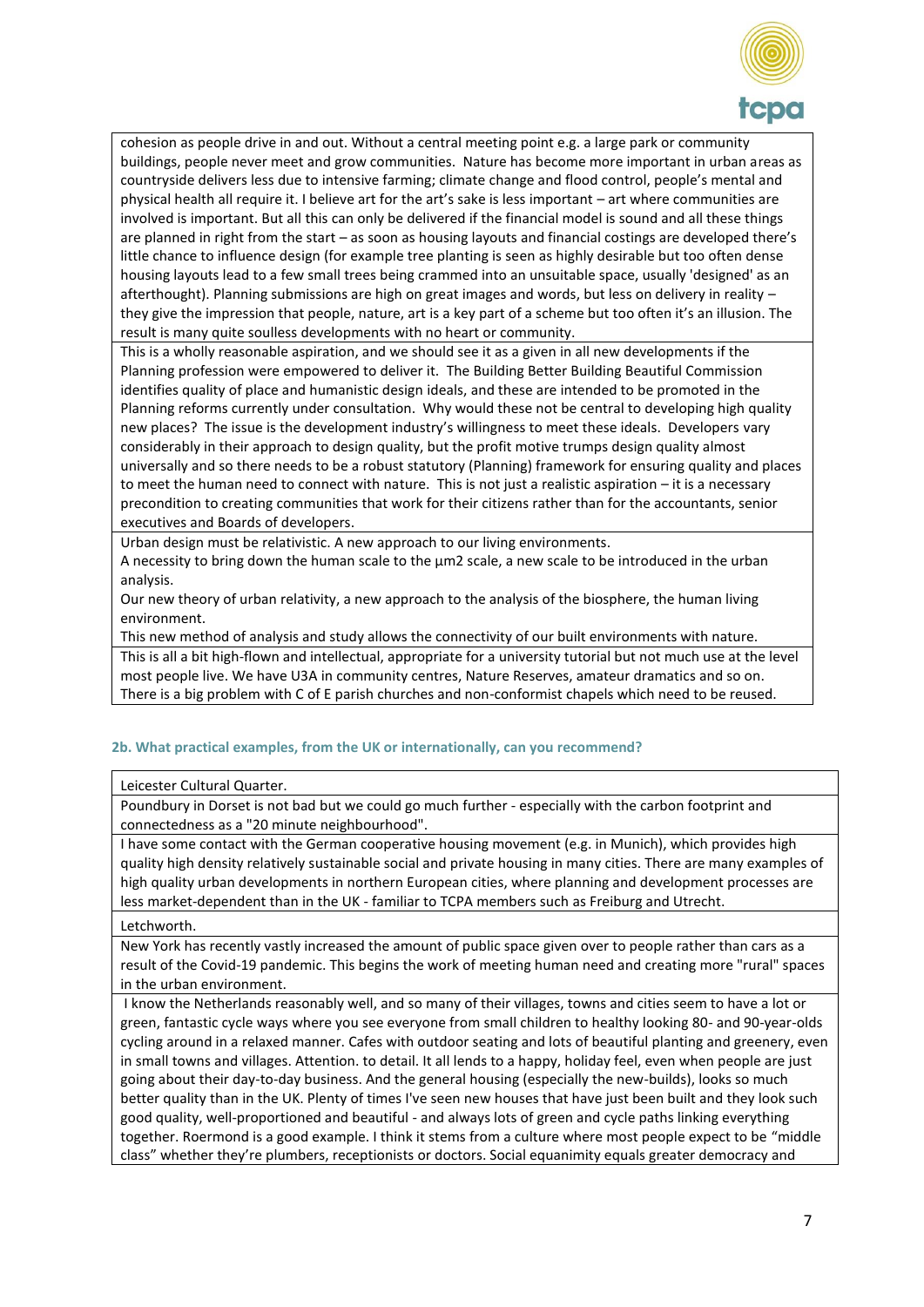

more people thriving. It's about spreading what resources are available out as equally as possible – i.e. good management of the resources available and people having a strong sense of fairness and a social conscience. There are many European examples that demonstrate land value capture. I'm sure you're more familiar with

them than I am. The U.K. has been poor and will now probably be more reluctant to follow anything European. In the U.K. the new town act was by far the best example of relevant state intervention, and reached its most relevant to our mixed economy in MK. The manner in which the public Development Corporation managed to work with private developers was an excellent example to follow, though even that was limited by the political climate of the 80s in which private sector investors were assumed to 'know best'.

The most obvious weaknesses were direct value recycling, which was controlled by treasury budgets, stewardship for the same reasons (but notable success with the Park Trust). As a consequence of these two weaknesses it was difficult to create the depth and strength of local democracy, which in any case is almost impossible in England because of the centralised powers that you refer to.

There is work starting on the role of bioregional planning (https://bioregion.org.uk/) and Kate Raworth (https://www.kateraworth.com/doughnut/) is claiming that a paradigm shift from GDP to well-being is a necessary precondition to planning for and developing the living environments of the future. All existing of high emissions and devastation of the natural environment are examples of what happens when GDP is taken as the guiding principle.

Barton Extension in Oxford - excellent and nuanced design within a broader community led framework Letchworth Garden City UK, Vastra Hamnen (Malmo Sweden)

Welwyn Garden City & Hatfield new town and Bournville are good examples. Harlow and Crawley have not matured so well because the original Howard concepts were diluted.

Continental examples (e.g.Freiburg) are too concentrated on flats and apartment living to be acceptable to a British way of life.

It needs thinking through by a small group of open-minded, VERY alert people.

Among larger settlements, Singapore merits consideration: most facilities are within walking distance of the more central residential areas; efforts have been made to bring nature into the city; there is an efficient metro system. Most of the (very pleasant) residential areas created by 19th century philanthropists in the UK lack shops and services, compelling residents to travel elsewhere for them.

None, to be honest.

Much of Welwyn Garden City shows what can be achieved, but sadly even here we have seen over the last few decades ugly poor quality housing plucked from the house builders catalogue and crammed in along with sprawling housing estates on the edge of town. The contrast with many of those areas of the town planned and developed pre-1970s is striking and a lesson in itself of how to do it and how not to do it.

The old GLC expanded towns scheme as an example of co-operation between a large metropolitan city and its regional hinterland towns to develop mutually (with the exception of the bias against the lower income and unskilled benefitting)

Derwenthorpe, York Hammarby, Stockholm, Frierburg, Germany and Auroville, Pondicherry India.

As above VAUBAN and RIESELFELD. We should take lessons from Freiburg

There are none that I am aware of.

Too few. But the often quoted Dutch and German examples, our own early new towns and the pioneers such as Bournville and Port Sunlight. Plus maybe Adelaide and some of the South American examples (Curitiba?).

The way MK landscapes department is funded, Bourneville and the like

I'm not hugely well travelled so I'm not sure. Apart from famous examples like the Barbican, mini versions that seem to have been quite successful in achieving some of the ideals include the Barking Riverside development. I think Copenhagen is the closest I have experienced to a "Garden City".

Scottish Land Reform and the Scottish Land Fund - especially the Community Right to Buy. Shows what happens when politicians are not butlers for global capital (I have borrowed the butler label from Roger Burrows).

Milan's garden skyscrapers, animal crossings (globally), much of Singapore's infrastructure (airport etc) Welwyn Garden City

The new towns are examples of urban expansion but many of the renewal projects also show these e.g. in Glasgow

UK may have some communities which edge towards the ideal, but I don't have the knowledge to recommend. Some LAs are heading in the right direction- reference to the original ideals can be useful but many development schemes do this and then propose something of a fudge.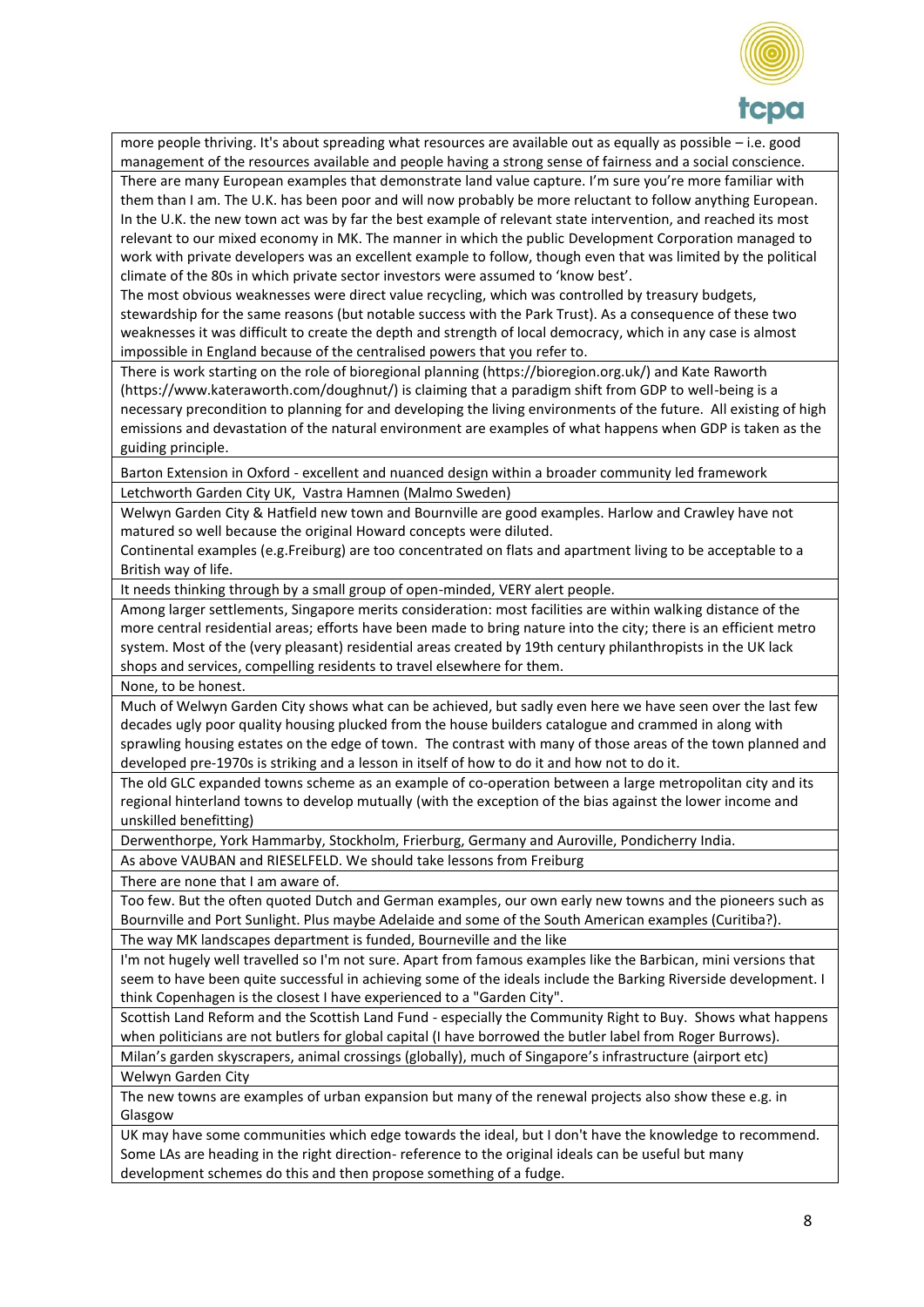

All the British New Towns and perhaps specifically Milton Keynes (MK) as the final, largest, strategically designed and successful example, including the far-sighted creation of The Parks Trust MK to manage public, natural realm. People who live there thrive and appreciate it's design, flexibility and adaptative potential and the development model economically has been a success. By contrast, the "market" left alone has over most recent decades proven incapable of strategically meeting need on this scale or with this success and has, indeed, reduced public value in the process. It is interesting that the current government may have recognised this failure, acknowledged by their toying with the necessity of creating a development corporation to manage an expansion of MK within the OxCam Arc, indeed the whole Arc potentially.

Having visited Vienna before the lockdown, it was striking to see the initiatives taken by Vienna in the provision of well planned communities with quality housing and community resources. We can learn a great deal from their model.

Essex local delivery pilot working with planners and developers on new estates that enable residents to be active by design and developers get a badge to advertise the green and active credential of their development which in turn may enable them to price point properties higher to cover the costs

There are glimpses of the ambition in many of the UK New Towns, in Dutch New Towns and in the French New Towns

Vauban, Freiburg, Germany - modern inventive and relevant for complete urban design. Smaller examples of good practice might be the use of old railways or urban corridors as spaces that allow travel, activity, connection and exploration... South Bank (London), Bristol-Bath Cycleway, Stour Valley Trail (Bournemouth). For a park that is starting to try to re-connect communities Winton Recreation Ground in Bournemouth is good, or Gibside in Gateshead.

Extensive EU policy & initiatives - including a range of funding programmes - which promote integrated approaches to sustainable urban development, including circular economy approaches, green infrastructure and nature-based solutions. Programme websites (e.g. Urban Innovative Actions, URBACT) have local examples of good practice. See European Green Capital & Green Leaf applicants & winners.

Countries who embrace active travel, and the way they have achieved this, should be those we take a lead from - i.e. Netherlands who have embraced cycling.

In addition, walkable communities / 20-minute neighbourhoods / 15-minute cities etc. such as Paris and those in Australia present examples of commitments and innovation that should be considered in terms of their impact on health, wellbeing, the environment, economy etc. in the years to come.

Wales offers great world-leading legislation that should guide developments in line with Howard's principles, including The Well-being of Future Generations Act (which requires public bodies in Wales to think about the long-term impact of their decisions, to work better with people, communities and each other, to prevent persistent problems such as poverty, health inequalities and climate change), The Environment Wales Act, Flood Water Management Act but this isn't yet leading to better developments or outcomes on the ground. Financial constraints and private profit driven developments are still the norm although change is slowly happening. Cardiff Council have a good program of delivering affordable Council Housing (Cardiff Living) although funding pressure still limits its capacity to deliver communities. A housing scheme in Newport – Loftus Village is a great example of what a smaller scale scheme can deliver.

Canadian example, the urban energy design, a new method of analysis of climate change caused by urbanization. An urban analysis based on the theory of urban relativity, our new method of analysis of the energy actor at the µm2 of the urban structure of the city of Montreal, a practical case available since 2021.

You could study the Deptford Housing Cooperative Ltd, Rochdale Way, Deptford, LONDON, SE8 4 LY. A study of the County Boroughs that ceased to exist in 1974 would be interesting. Exeter, Burton-on-Trent and Merthyr Tydfil lost this status. Rutland is also a useful place to study. It is currently a very small Unitary Authority. There are two surplus RAF stations - Cottesmore and Luffenham which are ready made New Towns. Also interesting is the combined Health & Social Care in Torbay. This is a small Unitary Authority with only one District General Hospital and deserves to be better known.

At one time there were the MONDRAGON cooperatives in Spain. I suspect they succeeded under Franco as leftwing politics were banned and the few interested diverted their efforts to cooperatives.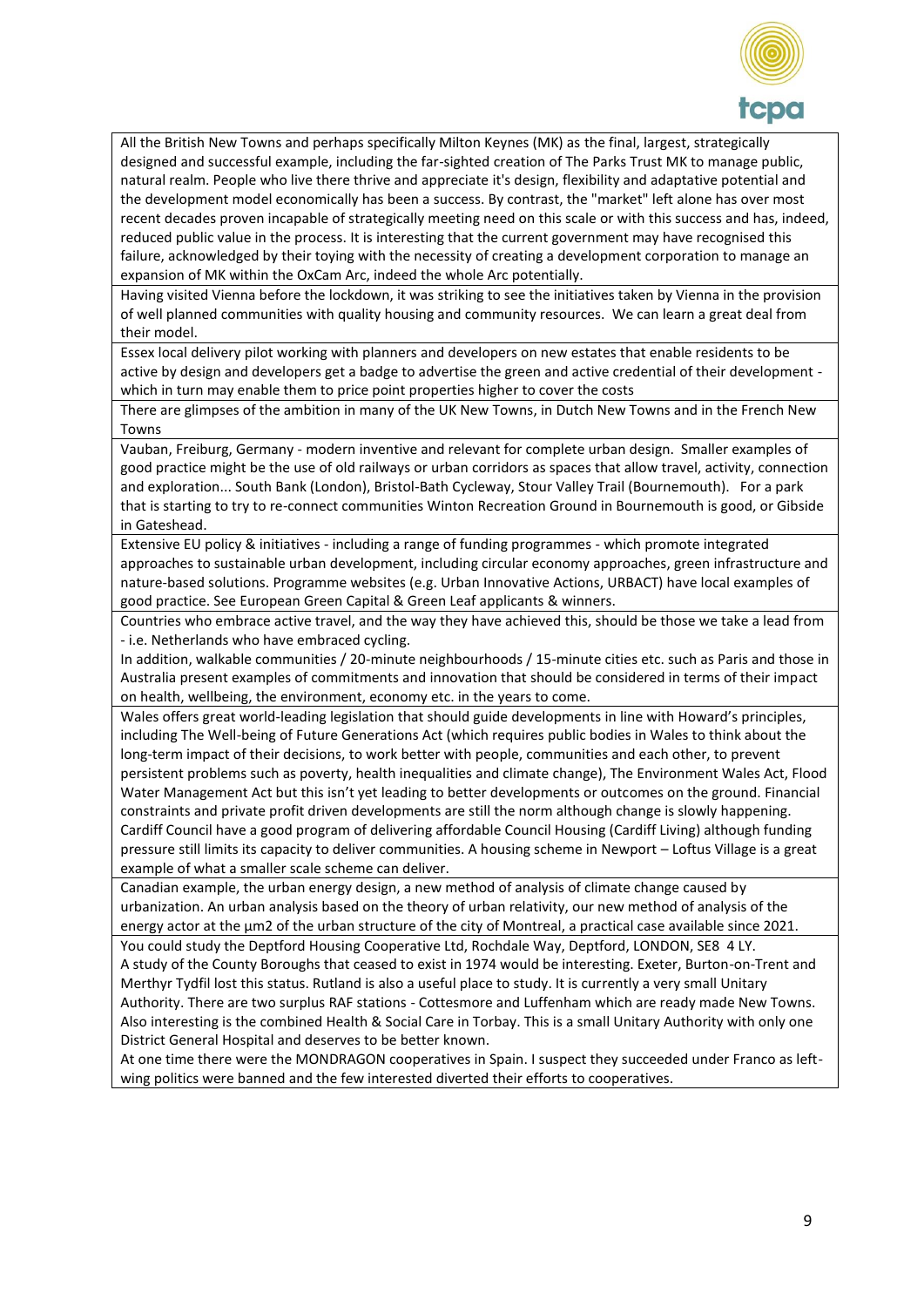

#### **3. Democracy and power:**

#### **3a. What are the limits of municipal/community self-organisation for the creation and renewal of places?**

#### These limits exist at the boundary of ownership.

Land assembly is probably one of the crucial factors in making new forms of development challenging. People need to learn about and understand planning, this is a major gap, even in garden cities. Often councils pay lip service to community involvement - and don't learn from mistakes. Councillors can reinforce or challenge this. Lack of appropriate skills can be a hindrance bit this can all be learned if enough time is set aside. Not sure what is being asked here but freedom to act outside the local authority planning system is essential as it is just a blunt too for government and does not serve local people at all.

Public interest in their place is limited. Housing stock is limited, so people choose to live where they can afford and where is available - and therefore aren't able to be too selective over where that is (particularly the most vulnerable in society) which takes pressure of those responsible for developing or managing places. In addition, the general public may not recognise how the place in which they live, work, learn etc. influences

their life - be that their happiness, relationships/social connection, health, the environment. If they're not aware of the impact, or acutely aware of how they can take or support action, they won't engage.

A key limit is the uninterest of Brits in their local democracy, as long as the bins keep being emptied. Locals seem broadly happy with the centre dictating exactly what councils can do and how much they should spend. Local democracy is in a sorry state with only a few eccentrics ready to stand as councillors. Without some reconstitution of local democracy I don't see much hope at local level except in the case of small narrow-focus self-organised entities, such as local arts trusts and charities. Here there is a limit on those prepared to volunteer and they are poorly resourced.

Big question. I think Central Government needs to play an enabling role as the local politics, NIMBYs and the financial implications of City building are very big obstacles to delivery.

It's structural. Many people spend most of their time going to their jobs and then coming back home and zonking out through tiredness. Even with the change in working patterns for some, for many their economic circumstances limit energy for organisation. So some key practical policy levers are universal basic income and 4-day working week.

One massive problem is that the more people you get together to make a decision, the longer it can take to come to an agreement. In the worse-case scenario it can drag a process out so long that nothing gets done. The reason China is so quick and efficient at organising things and getting things done is that it doesn't need the approval of all that many people. The downside is a ruthless, undemocratic and inhumane way of doing things. So, I guess, for a democratic decision-making process to work efficiently, it needs some well thought-out parameters and structures in place, and some very good organisers and strategists guiding the process who have a great deal of integrity, social conscience, and wisdom. And exceptionally good mediation/people skills. Very difficult, for several reasons. First the lack of power allowed to acquire and develop at sensible values. Second the general centralisation of powers which leaves local organisations having to bid continuously for favour from big brother. Third, because large scale Garden cities are for people who largely aren't there and aren't properly represented in the early stages. A truly bottom up approach, we're it able to overcome the above problems, would be prone to value the interests of existing members more than future residents. That is where a reformed, locally led NTDC, could be a real asset, acting in the public interest but gradually handing over control to local communities as they are created.

There are no limits as a precondition of managing the necessary change. There are examples of citizen's assemblies at national and local level that could and should form the basis for negotiating the way out of the climate and ecological emergency that is affecting local areas and places where our lifestyles are being responsible for emissions and extinctions. With briefing frameworks neighbourhood assemblies (and family climate assemblies https://familyclimateemergency.net/) could be a way of creating agreement behind the local changes consistent with a world with only 300ppm of carbon in the atmosphere.

Expectations, legitimacy, funding and organisation - mutual respect and understanding of constraints, limitations, report etc.

Not sure.

Original Letchworth concept was flawed. Promoters must set up trustees for long-term stewardship based on democratic representation of the residents and their local interests. Being subsumed in a larger Local Authority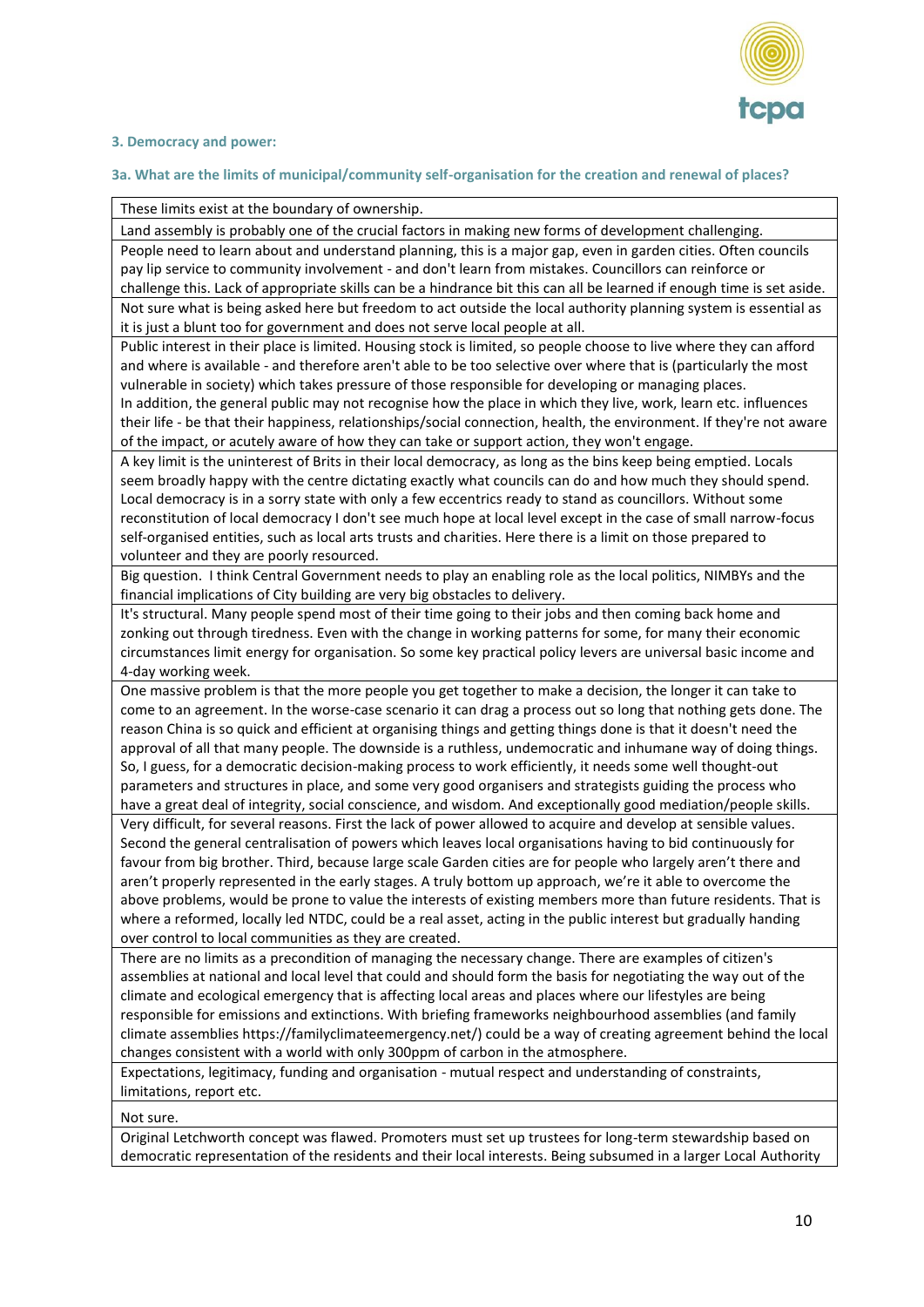

may not be appropriate. I suggest a 9-person Trust; 3 elected by residents over age 18, 3 appointed by the Local Authority and 3 appointed by the promoter and/or landowners within the Garden City boundary.

I am sorry, this whole issue of community organisation fills me with dread. What is VITAL is the rapid, serious and effective sharing and communication of really sound ecological knowledge and ideas.

The utility of ideas for achieving Earth resource and planetary health goals must be efficiently considered. Poorly educated, unqualified local representatives will make for inefficient and poor leadership and decisionmaking. Less 'democracy' and greater breadth of trained professionalism is needed.

As in so many areas of life, human selfishness (along with apathy and sloth) limits what can be done. The wellpublicised take-over of a Cheshire parish council by uncouth and brutish incomers shows how fragile local democratic structures can be. District/city level local authorities, for all their limitations (fading public service ethic, pusillanimity, obsession with control and micromanagement, burdensome bureaucracy etc), have an essential role to perform.

Unfortunately, we live in a top-down, increasingly totalitarian, society in which self-organisation is not a feature. I think the limits will depend on who owns the assets of the garden city and their preparedness to enable the community to have control over their management. State ownership would mean (quite rightly) accountability in the use of public money/assets with accompanying limitations on the community's self-organisation. At the other end of the scale a benevolent landowner or group of landowners could be prepared to give much more freedom to the community in managing the Garden City. A private company established to develop and manage the town could also provide greater freedoms through its constitution within the limits of company law - as could a Trust in accordance with its charitable aims. So, quite a few options each with implications for the limits on self organisation.

The size of a community determines the success of local democratic involvement. More research is required on the optimal sizes for citizen involvement. Where expenditure involves taxes, citizens should know which organisation is funding the spending their tax money.

Not being idealistic, actually there are no limits rather we see limits to have quick fixes and more often we tend to start with a constraints approach rather than an opportunistic value led discussion.

I would be more interested in the community participation in the decision whether a 'garden city' (the phrase fills me with abject horror, having lived through [A Real] Garden Communities saga [location omitted]) is the right approach and if so how big it should be and what the right location is. Going back a stage, therefore, there needs to be greater possibility for communities to influence local plans - not to be told what is good for them... To do that, there need to be stronger Statements of Community Involvement; ideally Local Plan Referendums and a soundness test around community participation. Gunning principles should be the bedrock.

We don't know yet because we haven't experienced any kind of de-growth.

I think we need to accept that some people are not interested. Many others do not have the time or energy to be heavily involved but do care. Change is generally driven by the few except in momentous events where the masses are swept along by the momentum or extreme situations. The ability to be involved, transparency and accountability should always be there but we need to realise that not everyone will take part. We also need to understand that community self-organisation by people with jobs, homes and families can be difficult and that capacity building and support are often required. Local involvement, knowledge and priorities are, however, vital for successful schemes.

Lack of a community commonwealth fund

People need freedom of choice to live in places where their social ideals match others, at least at first. While job opportunities have become more mobile thanks to Covid, house prices are still geographically limiting. We have become unused to compromising with each other and will need time to move towards this, so I think it's important that there's an intermediate step where people can see out what kind of community (socially) that they want to live in. Government doesn't necessarily have to facilitate this in any way other than sorting out the ridiculous property-linked economy of the UK and building the places in the first place.

Clearly, you need government to be prioritising community interest. If that isn't happening then you get the sorts of reforms proposed that we saw last year. The England - Scotland contrast is striking.

One of the main issues that can be seen is that of bureaucracy within planning on a local and governmental level which is outdated and hasn't changed with the new ways of thinking. Furthermore, to achieve the aims of the garden city idea, there needs to be a consensus within society to ensure that it is a positive and sustainable idea

I don't think we have any idea! We are so used to the remote, top down, centralised control of our lives that it is hard to imagine living under any other regime. Existing methods for community engagement are so infrequent,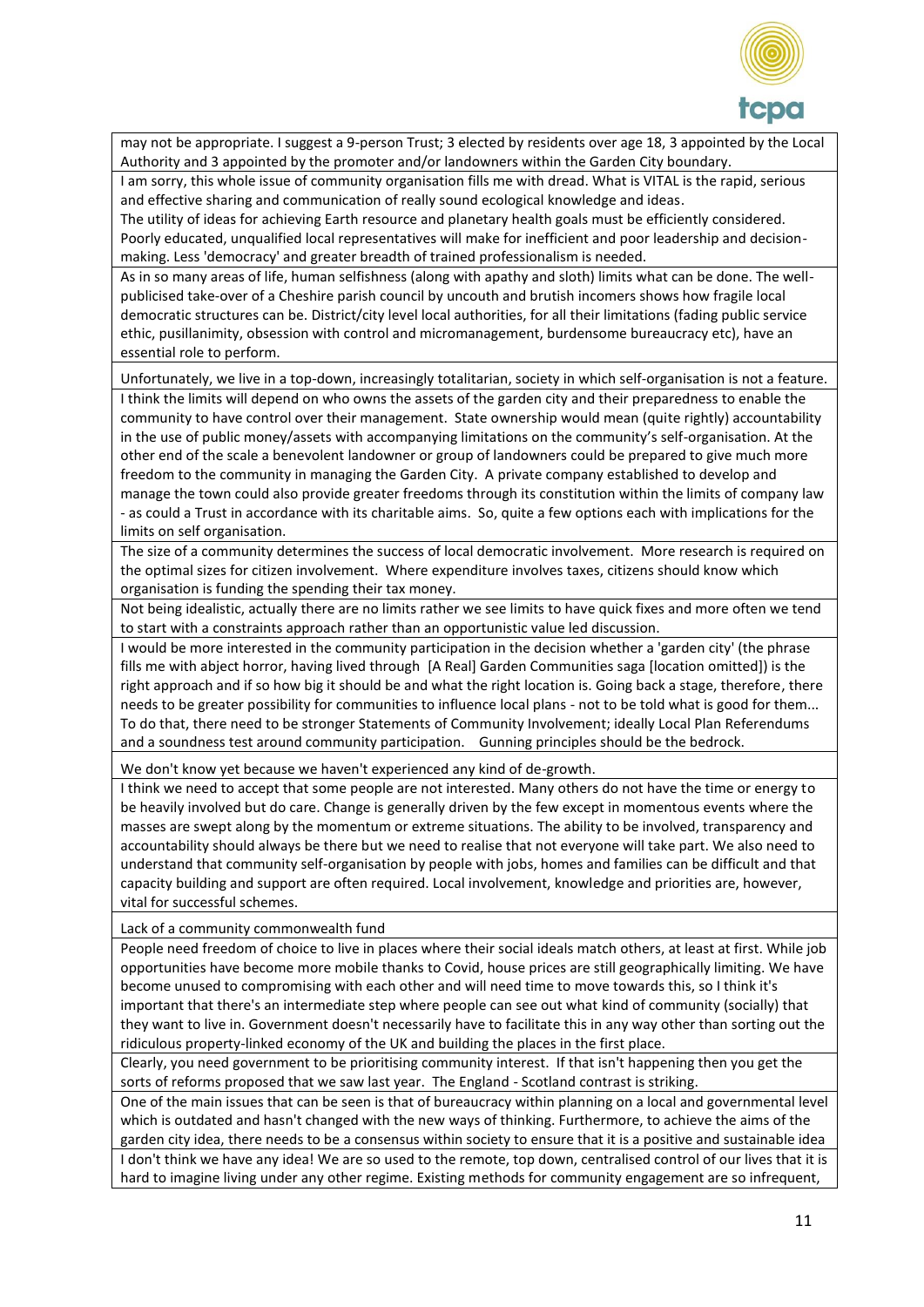

as to be meaningless. That doesn't mean the situation is hopeless - there are also countless examples of individuals and community organisations making a real difference, that given the opportunity, more capacity can be built and aspirations can rise...

Don' t really know but current central government imposed housing targets is not the way forward.

The key limits on 'self organisation' are (i) the need for a strategic planning context and none exists in England; and (ii) the centralisation of powers and resources in the UK ; and (iii) the loss of the uplift in land values created by the public sector to private landowners

No idea, community identity and ownership of local issues is being diluted by things like LG chaotic re organisation and less democratic fixes (LEPs mayors etc). At a local level NDP don't work.

Post WW2, larger, urban local authorities (pre-eminently London) had planning and architectural departments some of which were the envy of other nations and were under democratic control. This model successfully dealt with the bombed sites and economically ravaged housing stock. For regeneration, this could be a model to readopt. For strategic new build at scale, the purpose-designated development corporation model is probably better - see 3b below.

Local Authorities, due to a chronic lack of funding and inability to attract professionals of calibre have abdicated responsibility to project a vision and have left housing development in the hands of developers who are interested only in profit. Housing associations likewise suffer from a lack of vision and ambition.

It's a great ambition but I am cynical about the way people connect these days - we just consulted our residents and the lack of connectedness to their community was significant. People in many places keep their heads down and don't even know their neighbours - perhaps it will be interesting to see how developments like Poundbury develop?

The highly centralised UK state and lack of funding for community led development makes the possibility of self organisation limited to very small housing projects such as by CLTs, Co-ops etc. Local government would need to 'let go' and land would have to be made available at affordable prices for community led schemes. Despite some amazing local schemes, we are all long way off this at the moment. Yet it is achievable with the right municipal and government leadership. Local government would need a complete overhaul so its community facing in a proactive sense.

This depends on good governance and equal representation. I do not think either Central or Local Government have either invested themselves or enabled others to properly develop this idea. I believe that government should own spaces, but it is not best designed to manage them. But community groups are often stifled by difficult individuals with exclusive agendas, community/volunteers will only keep volunteering where they feel they can have a positive impact. To enable this requires some form of structured governance. Allotments Societies, Sports Clubs, Area Forums etc... are very variable in terms of inclusivity.

Internationally, local authorities are seen as the key players - apparently much better organised and resourced than in UK. Too few are using their powers of general competence for place-making. Places active in city networks like Iclei & Eurocities & in EU exchange of experience projects have built capacity through collaboration with peers. Now constrained by Brexit. Lack of local leadership and political commitment. Worn out officers. Feeble parish councils unwilling to look outwards & mainly fighting new development. Some hope in community interest companies but they mostly focus just on one or two issues (e.g. community energy) & don't claim a wider role.

Creation and renewal of places requires an element of understanding and expertise to really appreciate what is possible, how it can be delivered, and how/where to push for change. In addition, it's not common knowledge across communities that their physical environment can so significantly affect their lives - and for many communities and individuals this is never going to be a realistic priority.

I believe delivery of large schemes through community self organisation is very difficult today; the process is complex and expensive. To be successful a large landowner or benefactor, or a not-for-profit organisation, or far-sighted government program would be needed. However once built, community involvement is essential to a development's success, to give a feeling of ownership and pride, be that through community café, involvement in management of open spaces or increase biodiversity, to identify what is missing and could be created. Too often developments consist of individual dwellings, and the running of the parks, library etc are outside the control of people living there.

Where I can see it working better is on smaller scale expansion of villages, where schemes imposed upon residents by outside bodies such as Councils and the Government create massive resentment and opposition (even if needed to provide housing for local people) whereas if community-led this could be a much more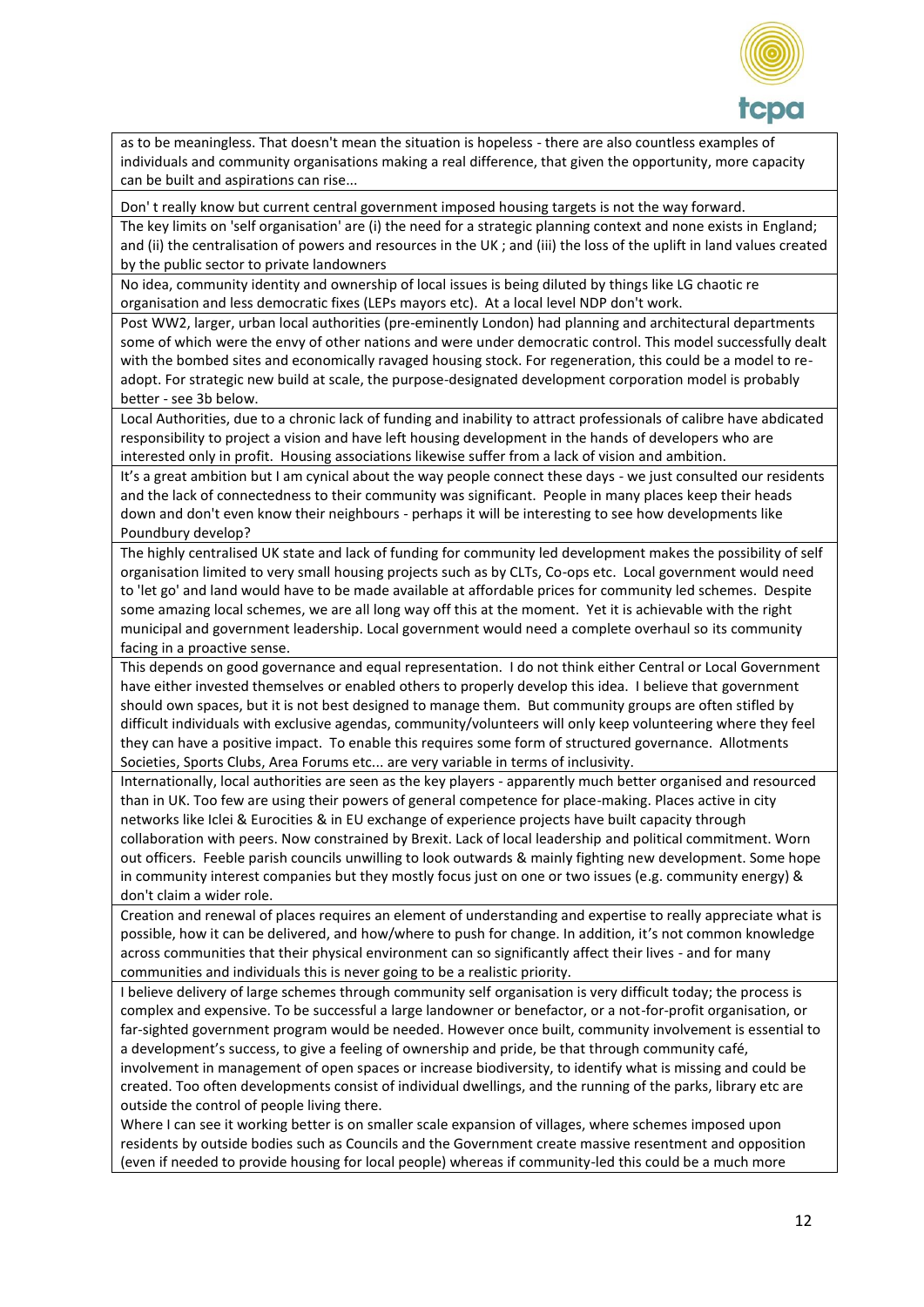

positive process, with people feeling a sense of ownership and seeing how it can bring benefits to the community.

I believe we should aim for a progressive development of the governance of new communities, where the development stage could be undertaken by e.g., local development corporations, with established community representatives sharing power with the landowners, developers and invited experts, but with phased transition to community-based control as the development matures and moves into the stewardship phase.

Limits in the creation stage are the ability to secure land ownership and the access to capital for development – although this has been addressed in examples in e.g., Germany or Holland.

A cross-analysis between different actors at the  $\mu$ m2 will be able to define the limits to self-organization for a real organization, according to the specific characteristics of the environment in which we live. A new method of organization that is beyond our old methods of urban analysis.

Very low. I don't think people are interested in that sort of thing. The commercial banks could be an obstacle. There is the Triodos Bank in Bristol but not much has come of it. The Cooperative Bank never was a cooperative and is now separate from "The Cooperative Group". There is still the Public Works Loan Board of course, but you need to be a council to borrow from them.

In recent years there has been acute "Austerity" and local councils have been starved of cash. They cannot put the Council Tax up by very much. It did look as if this might ease but then covid came along.

The Tory Party has an ideological obsession with low taxation but they don't tell you what they want to cut. In the USA there is a chap called JEFFREY SACHS who has written several books. One of these attacks this low taxation argument.

## **3b. To what extent do you think central government should play an enabling role in the creation and renewal of places?**

They should. They won't. Indeed, they cannot.

Compared internationally, local government is rather passive in its use of land policy instruments. In continental Europe, many local authorities pursue land policies involving land banking, which is aided by instruments such as pre-emption rights.

This is so important, the government area to centrally control everything! They can enable in terms of providing support/expertise, but it is local communities who know what is needed best.

As little as possible except in providing funding and providing supportive legislation.

It's critical.

Government must create a framework and policy environment which actively promotes creation and renewal of better places - while allowing local control to ensure these meet the needs of local communities. Local authorities, communities and community organisations need confidence that they are able to challenge poor standards of places and expect more.

Central government should strategically withdraw from dictating public service delivery and return resources and responsibilities to the local level, perhaps with competitions to reward localities where locals are most energised to get involved, to get the ball rolling. 40+ years of urban regeneration policies has delivered some good material gains but done little to reverse decline or to raise political engagement levels.

The assembly and delivery of sites and infrastructure to prevent politics (and the votes that result from blocking development) preventing delivery.

It has an absolutely pivotal role, if only because the UK is such a centralised state still and decentralisation is the first step to releasing more investment outside of the central bureaucracy and London/the south-east. But on the national policy level, the concern is that successive governments may reverse good policy and not reverse bad policy.

They need to facilitate the financing of projects but hand over the organisation and realisation of projects to people and organisations who actually have expertise, practical knowledge and great organisational skills, rather than politicians with ideologies, fairly, short-term vested interests and often not a lot of pragmatism or useful experience.

I think it's inevitable. In larger developments there will inevitable be a need for enhancement of national, regional or sub regional infrastructure, which could never be funded from local land values. Also, as said above, the capture of those values can only, under current legislation, be achieved through use of the new towns act. If we had a government willing to pass radical legislation to allow acquisition, be local groups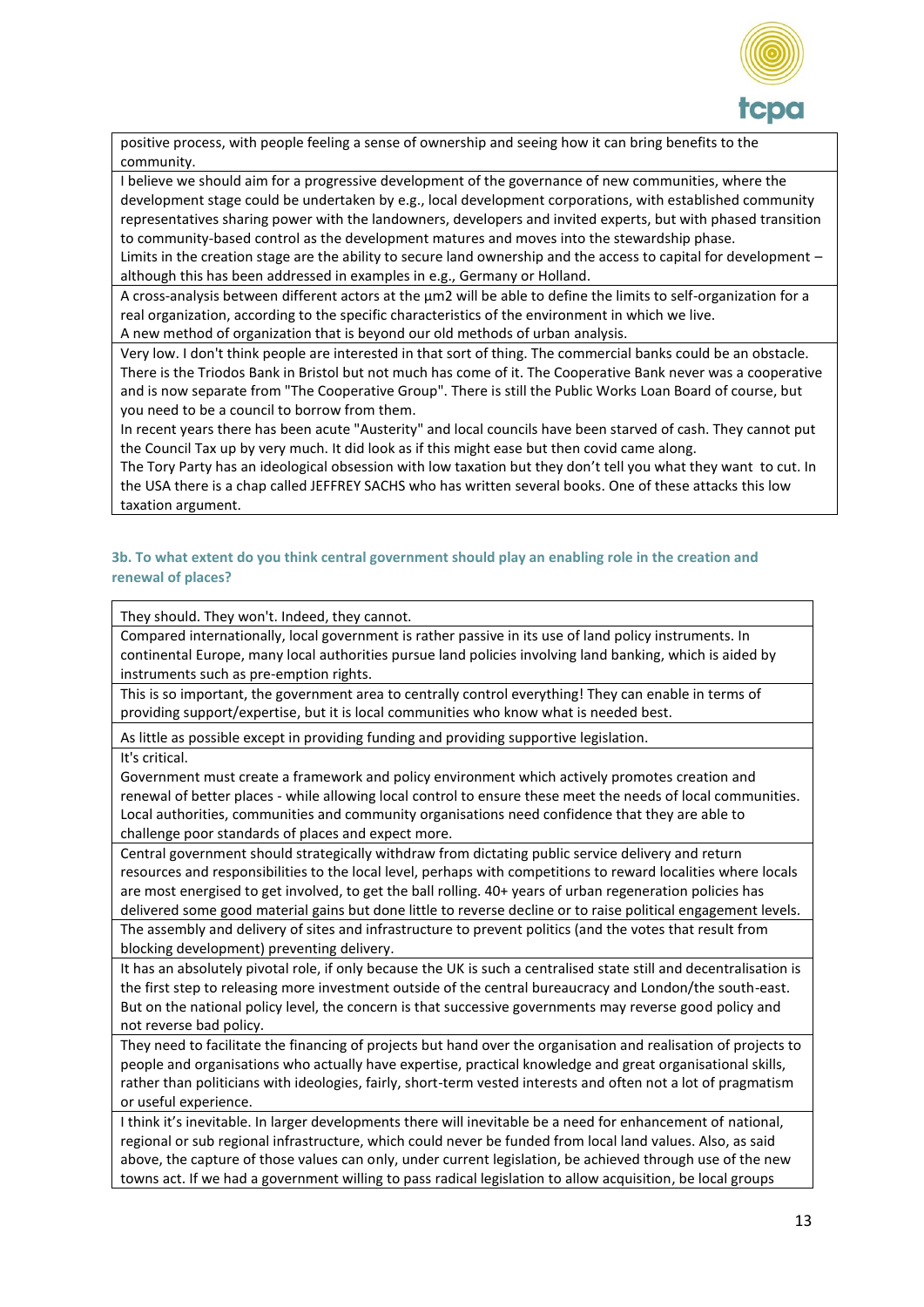

then the second problem might be overcome, but the first needs central government involvement and coordinated funding over a lengthy period. This is very difficult to achieve and is one additional reason for using NTDCs, which have a status that helps them to get round the table with various government departments and argue their case.

Government should set and enforce firm targets for carbon emissions. If these are consistent with a fair contribution from the UK to 300ppm of carbon globally this is likely to amount to a moratorium on new building (see that operating in the Solent due to nitrite pollution). The transport decarbonisation plan should also accelerate the removal of fossil fuelled vehicles from the road. How zero carbon transport evolves need not involve central government. How local needs for housing, jobs and leisure are met can be determined locally.

They should continue to support 'good design' and provide good examples. Continue to support a framework of experts in design and what is expected to meet policy developments.

Central Government should play a major role.

100%. To do the job properly will need compulsory purchase powers and new policies regarding compensation. Freeholds and Leasehold laws may need a re-think. There will be things which are contrary to party-political dogma (whichever party is in power nationally and locally). Infrastructure provision needs better management. All this implies some sort of non-Party political consensus.

National organisations devoted to those goals are vital to make for more efficient and green-effective outcomes. Politicians must allow informed scientists and skilled professionals, including lateral-thinking ones of all ages to be more influential.

An enabling role implies creating the conditions for local actors to succeed. This is about more than the nuts and bolts of legislation and a favourable policy framework. It must entail tackling NIMBYs and dealing with the aspirations of landowners determined to maximise the worth of their property.

Given our present crop of politicians...none.

To achieve development of sufficient scale I think it inevitable that central government will need to play a role in land assembly and will necessarily have an enabling role in how the GC is developed and managed, likely through a development corporation. In this respect I think government should have that enabling role. Even more fundamentally, government should have an enabling role in terms of co-ordination with infrastructure provision and the creation/renewal of other GCs through strategic national and regional spatial strategies.

Central government can play an enabling role by encouraging regional partnerships between the large metropolitan cities and their hinterland towns to develop optimally. But not by more layers of government like elected regional assemblies.

My experience says it's a must, without it we cannot change the market (as it is) to bring about a fundamental change - again the public leadership point. As public sector, we need to collaborate but more importantly focus on the place as a client.

Government should a) invest heavily in any large development it backs and b) invest first and foremost in social housing - far more important than 'garden cities'. A) is because the work [campaigners] did around the North Essex Garden Communities showed that developers cannot deliver all the infrastructure, green space and services required through s106 etc. West Tey alone, at 24,000 homes, would have required a £1.6bn financial injection from government. Essential that this point is hammered home. 2,000 homes is the optimal size and after that viability begins to reduce.

Enabling legislation for bottom-up development. Noting more than that.

They should provide the legislation and funding to enable it while allowing local leadership and financing where practical or where there is a will.

Provide grants for communities to compulsory purchase and develop rural land over 1000 acres

To the full extent. Better places will never be built while housing is a profitable commodity.

They need to provide the legislative template, serving communities and not Russian donors.

Ultimately central government's role should be vital and necessary in order to have the biggest positive impact.

Clearly, only central government has the resources to provide significant infrastructure for the built environment. Roads, cycleways, railways and provision for utilities and other national services are in their remit. Otherwise, more power should be devolved to local communities, together with the fiscal means to raise sufficient revenue to deliver for communities to develop and renew themselves. Our high streets are in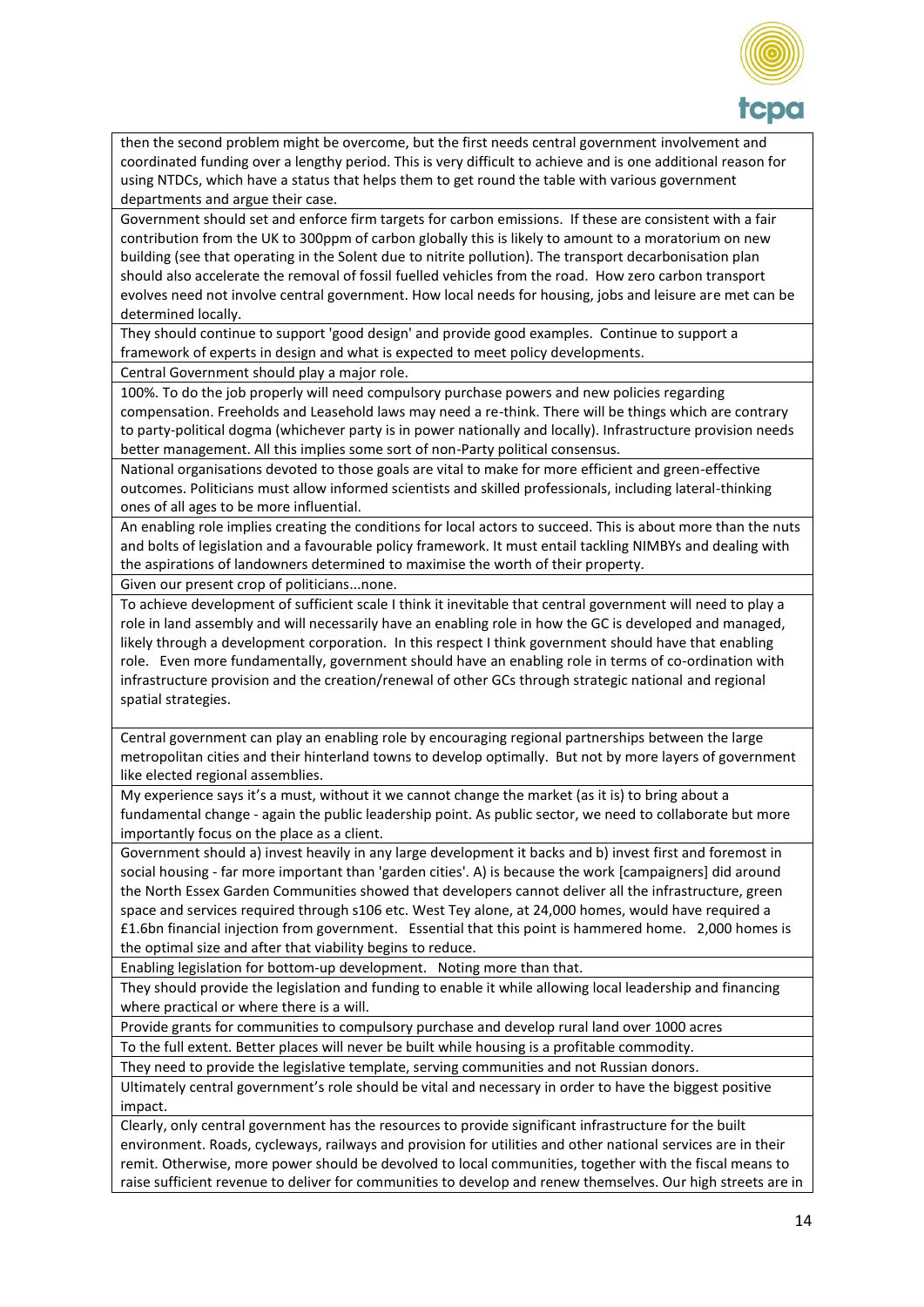

desperate need of re-purposing; however, the process is being left to an ad hoc matter for individual landowners to choose how it might happen. We may end up with a hotch potch canvas of inappropriate uses sprawled across the current urban fabric. A better approach would be to enable local authorities to purchase at fair existing use value buildings whose current use is redundant, and to concentrate the commercial centres of towns. Larger towns would similarly retain smaller pockets of shops and services in different areas. In the meantime, the buildings 'in-between' could be returned to residential use, or redevelopment could take place appropriately, rather than allowing the current random 'permitted development' changes of use. This need is urgent.

Enabler but not target setter.

It has a key role in removing the three barriers referred to the answer to question 3a

They coul,d but no evidence at present of the delivery along the right lines- funds directed to ad hoc bodies, no clear rationale behind multiple grants except maybe political expediency. Some areas are very worthy causes with unaffordable housing, poor transport and lack of investment but too small to attract support. Re invigorated Homes England that did look at design and quality would be (is?) welcome

Central government has to create the framework within which an economic model is created around land valuation to enable the development master plan to be enacted financially. Central government has also to create a stand-alone development corporation with relevant and adequate powers. We know how to do this, these models exist and were developed for our New Towns movement post WW2 up to 1967 (MK).

The role of Central Government is to set standards for home building and community renewal that are enforceable and not subject by developer lobbying. Developers should be forced to release land banks - CPO - which distort the housing market and local authorities should be allowed to raise funding to deliver the quality communities that are needed.

They should probably fund some level of those developments and regenerations, but whether they know enough about local places to guide decisions is debatable. Often a local MP has almost no connection to local council elected members or council officers - or at worst a complete disdain for them.

It must play a key role in planning, funding, land policy to enable others to act

NPPF / Grant Funding / Advice and Research / National Policy and Guidance

Essential to have well-informed and inspiring national URBAN policy + enabling legislation, resources etc to demand & support effective local action to meet shared goals. (See eg OECD Global Report 2021, UN Habitat etc). OECD confirms that UK no longer has urban policy. City mayors are not enough. Re planning policy - Devolved Admins are much better than England at setting a framework .

Government needs to lead through policy, and connection of major bodies/stakeholders, to ensure quality development of places. Appropriate powers need to be available to demand the creation and renewal of places which address known issues related to health and wellbeing and provide people with the best possible chance of leading a healthy lifestyle within their neighbourhoods/communities.

Central government needs to be enabling, creating conditions through good legislation that requires/drives positive change, seed funding, and providing land, that allow others to create sustainable settlements on a more regional level. New towns have generally been unsuccessful in creating valued places to live, being too soulless, not achieving the vision that Howard wanted for Garden Cities. Often governments are too easily influenced by private profit driven businesses who push their own agenda e.g., through political donations, leading to the opposite, with weakening of Planning controls. Also, governments change priorities, personnel, parties frequently, and are short term, removing the continuity needed.

Government is primarily there to create a framework for the development of new communities, primarily through the Planning system, although alternative approaches to the taxation of development which meets certain design or environmental quality criteria could assist.

The renewal of the place is up to science, the state must align itself with science by a regulation to save our environment. The creation of the places must be also to science to assure a prosperous future to our planet and a return to the normal.

England is notorious for central control from Whitehall. Much effort is currently wasted in "BIDS" for funding. If central government says "JUMP" they will all jump! There are some garden villages financed by government - there is one in South Derbyshire. There is something happening at Sherford, which is just outside the Plymouth Unitary Authority but in Devon. There is talk at Cullompton and action in Cranbrook.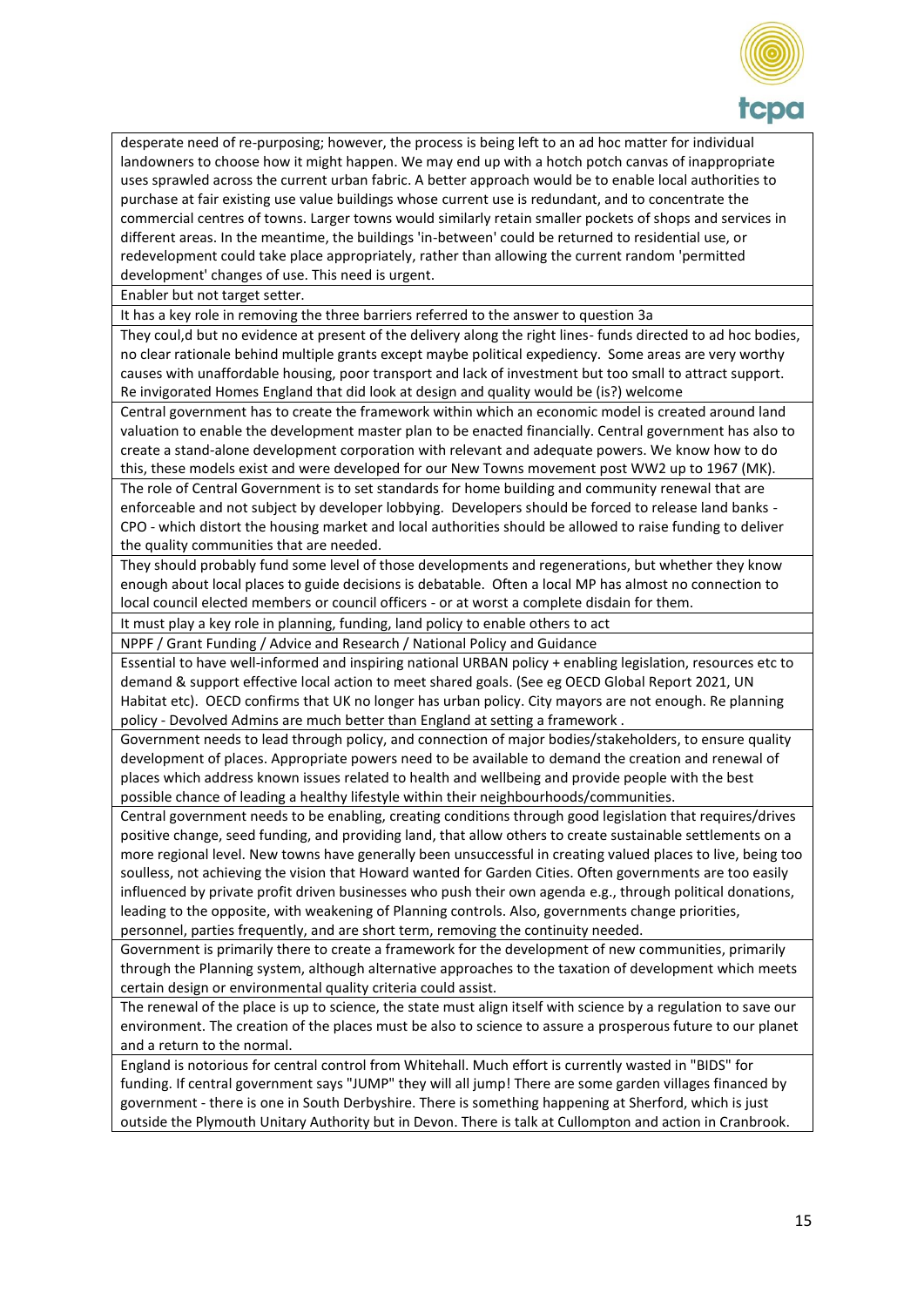

**3c. What relevant and practical examples of these approaches (community self organisation to create places and/or government enabled but locally-led development processes), from the UK or internationally, can you recommend?**

An interesting approach of self-organisation can be found in Oosterwold and Buiksloterham in the Netherlands.

#### None

Energy Community Trusts are a good example of locally-led, locally supportive organisations but this does only tackle on element of the problem.

These are hard to find outside arts centre running and charitable enterprises (e.g. hospices and community workshops funded through charity shops). There are good local initiatives to plug the gaps left by shrinking council services, some good community pub projects and, in my area, an interesting coop enterprise for work parties to repair and maintain the local public footpaths system (Calderdale).

Having tried to assemble a site to deliver a 12,000 home stand-alone new settlement on the Mid-Norfolk Railway Line in Central Norfolk I know how difficult this process is and how local politicians will try to prevent growth.

Difficult to think of one right now, sorry!

I know more of community self-organisation such as Canon Frome Court, a farming cooperative and community in Herefordshire, or Wir vom Gut eG (pronounced 'veer fom goot), Mydlinghoven 4, a substantial community based on what was once a grand, old estate in the countryside in tram-hopping distance to the centre of Düsseldorf, Germany - they also rent out some apartments to holiday-makers to supplement their income. Retired people live there, families, single people, couples, doctors, teachers, lawyers, nursery teachers, translators etc. For anyone who wants to live in their own apartment or house but is willing to pitch in to keep everything well-maintained and running. They have a community cafe /shop and events, have a little nursery on site and borrow each other's cars if they need them - and share school runs in the car so that one parent takes a bunch of children to school one day and another picks them up after. The kids run around in and out of each other's houses and they have some sheep to keep the grass well mown. They have co-working spaces for people who work from home, arts and crafts spaces, a library, and massive communal/social areas for parties, music events etc.

Oxford citizens assembly.

Barton - Oxford.

None at present! Solution needs to be thought through without political bias and will probably need a truly mixed economy with some facilities (re)nationalised, some municipalised and some commercially independent.

The Welsh Government's LANDMAP landscape information system is an excellent example of a really useful decision-informing tool: Landscape Assessment aNd Decision MAking Process]. Supported by successive editions of Planning Policy Wales, LANDMAP has about 12,000 unique landscape areas spanning geological, habitat, visual(&) sensory, historical, and cultural landscapes. All but cultural are graded for the importance of the qualities that led to their selection by strictly co-ordinated landscape specialists. The areas quality assured. It is a far more robust and useful system than the English 'character areas' method that was (illadvisedly) promoted to other UK countries, to the Council of Europe for the European Landscape Convention, and to Ireland, which floundered wastefully in attempting to use it in the early 2000s. I led the development, and proving of LANDMAP, based on exceptional prior experience, including of England's character methodology. I was ably supported by many professionals in Wales, where the consensus was to develop a method that was fundamentally utilitarian, comprehensive, robust, and freely available to the public.

None springs to mind.

I struggle to think of one. Some Icelandic communities were established in this direction.

Sadly I can't recommend any.

None at present.

The current cohort of 49 Garden Towns and Villages has a rich tapestry of what is the art of possible and what could happen. New Urbanism examples from around the world but also (not the usual suspects) the slums and shanty towns (we need a better phrase for it)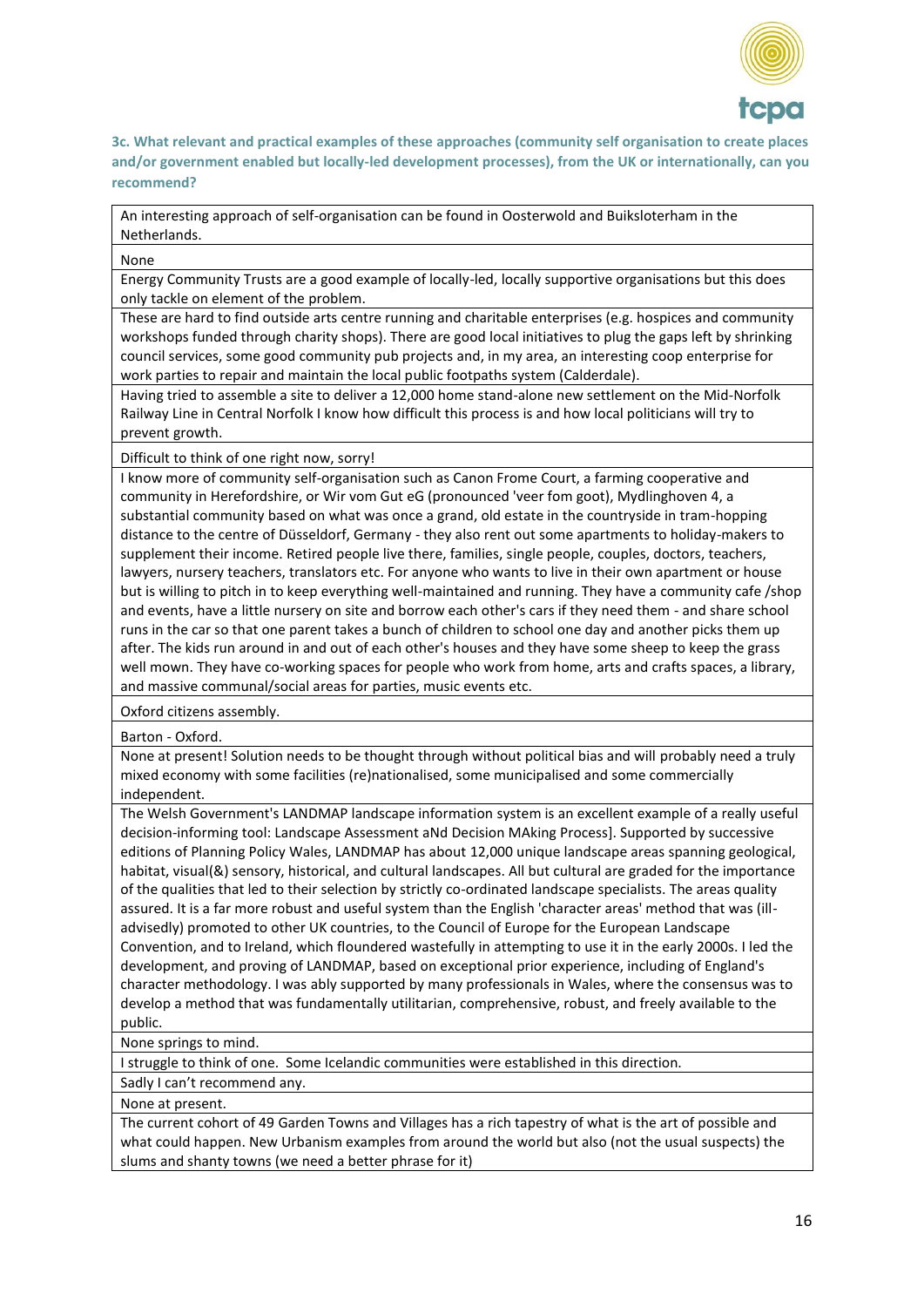

No, no, and no again to locally-led new town development corporations. There is not the expertise to run them and they become remote, autocratic and un-accountable. In north Essex, the pre-cursor to a LLNTDC was run by a small cabal of councillors from four councils, behind closed doors. It produced nothing but some shoddy analysis which the planning inspector slated. It spent £8m and then had to be wound down.

There are none in the UK.

Housing cooperatives.

Incredible Edible

LILAC (a coop housing estate) in Leeds seems quite good. Although they have had problems mediating arguments, they seem to have made a good go of building a community based on ideals. Quite a lot of their funding was from government, I think? I think the government should be looking at places like that and asking themselves how they can be scaled up.

Again, the Scottish example. That's rural and small scale, but principles can always be scaled up. England has a lot of CLTs that are now forming development partnerships with registered providers. There must be lessons there, but of course CLTs hit the barrier of a private land market. They have relied on site exceptions, which are not scalable. And they now face the threat of 'First Home Exceptions'. To me, these are a clear signal that this government always, always wants private interests in the driving seat and deriving the lion's share of benefit. This is just the way things are done and the way to realise its economic

vision - based on squeezing as much rent from land, irrespective of what that means for communities. I have read about the Preston Model, which I am sure you are familiar with. In South Africa, I have come across small scale local initiatives to enable people to not only feed themselves, but produce enough in

addition to sell to their neighbours and generate an income. Some information is here: https://umsizi.co.za Leybourne Chase near Maidstone is an interesting idea but not yet fully formed. Created from a former mental hospital it contains a potentially good blend of open space, housing and amenities. Very dependent on having a strongly led CIC to run the community side though and still a work in progress.

There are many examples. My direct experience is that we had these approaches in the UK as follows. The role of strategic planning (e.g. Glasgow and the Clyde Valley) ; the role of powers and resources (e.g. Strathcyde Regional Council) and the uplift in land values (e.g. the new towns generally)

Again Vienna has set out a model for community building which should be studied and adopted. I'm not personally able to recommend any but I believe there is a community in Wales which fits this

description

See literature from the CLT Network and Co-Housing Network. The Preston model is inspiring in many ways; if that could be rolled out more widely and scaled up then we might be on to something

Not sure

See for example ICLEI websites and the European Sustainable Cities & Towns Campaign. Dutch cities like Breda are worth a look. The annual EU Week of Cities & Regions (this year's is next week) showcases many examples.

Although having limited knowledge of it, the National Park City approach in London, which seeks to deliver better green infrastructure and many other positive community aspects, has come from a bottom-up approach, and I think increasingly the public when acting together have the power to change things. Several projects are deployed around the world supported by associations, research centers and governments.

Sherford - South Hams District Council Cranford - East Devon District Council

## **4. A shared economy:**

**4a. To what extent do you agree that a municipal local economic model can work in new and renewed places?** 

There is hope in this, although still implies explicit boundaries. In particular, this model may reclaim unused spaces, from which a proportion could be required to invest in green infrastructure. Confiscate ransom strips and green them.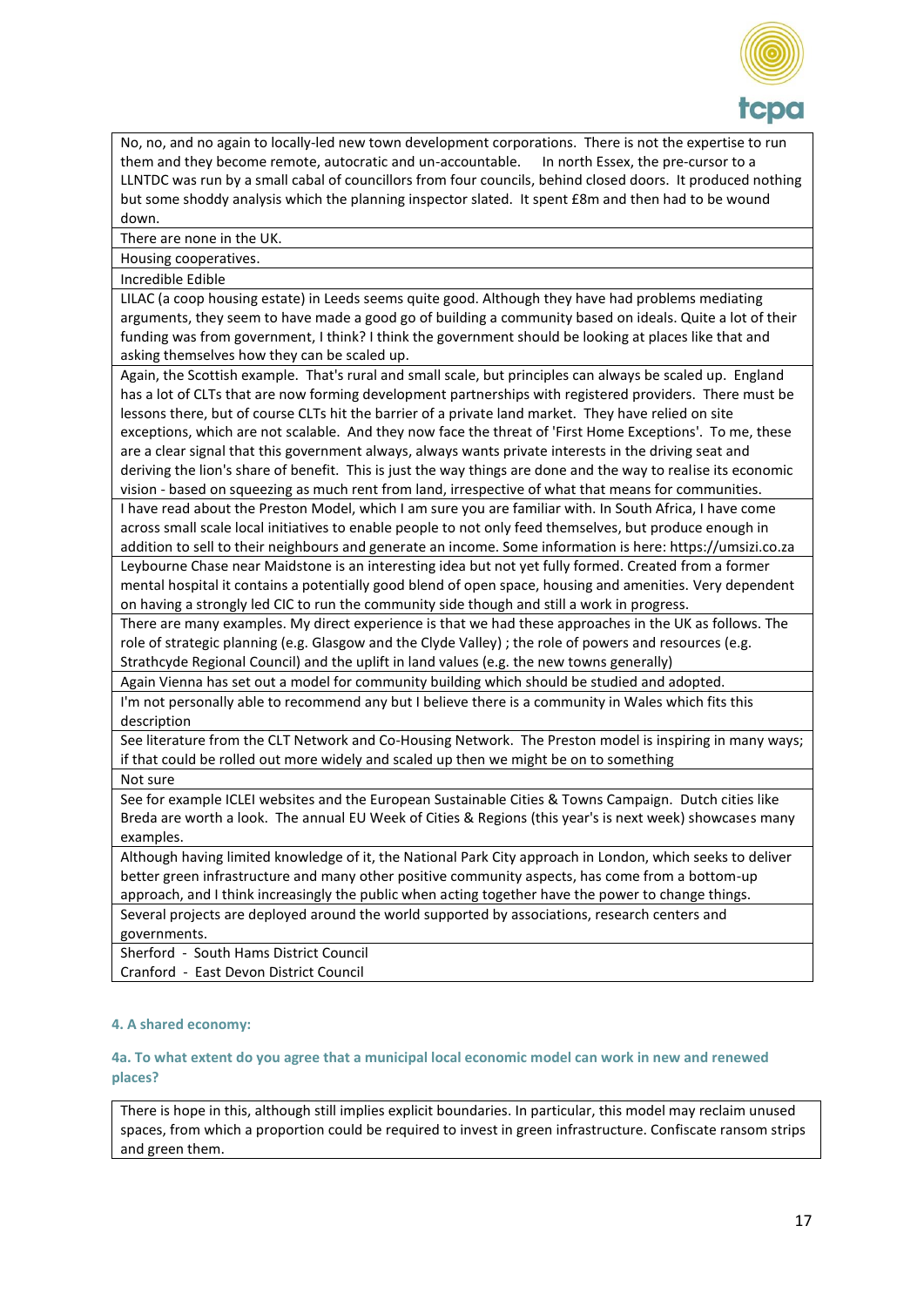

It can and does work - we see this in Letchworth and in smaller scale e.g. community pubs. A lack of the municipal economic model has really negatively affected WGC and something I'd like to see a return of, perhaps on a small scale.

A key issue is" who owns the land?" many schemes are not possible unless the land comes "free" (as in Poundbury).

This smacks of socialism/ Marxism! That would be OK by me, and this is the original GC model and one that has worked and could, technically, work again. But the political response to this would be very negative, assuming continued present UK government philosophy. If delivered, long term viability would be threatened by the privatising instinct of the present lot or some later Conservative administration, given the absolute power of the UK parliament to undo anything good (council housing, publicly owned water supplies).

It can work if the land is assembled at a low enough value. It can't work using a traditional development model or when agents become involved. The last needs to be acquired at a low multiple of agricultural values i.e., it cannot be anywhere that development could reasonably be expected to be accommodated in the short to medium terms.

#### Of course it can!

It's absolutely possible. The Wir vom Gut eG example near Düsseldorf is a substantial community not a city, but with good planning and organisation, it's absolutely achievable. Of course, processes will need to be tweaked to suit different circumstances but making some mistakes along the way is a normal part of really getting it right in the end.

Ownership of commercial assets can be a solid source of income for supporting community assets. However, it is not straightforward. Legal obligations of trustees can require them to take a narrow, commercial, view of the way they deal with those assets, including some that may be occupied by charities and locally grown companies that need flexibility in lease terms. All of this can be counterproductive if it isn't thought through from the beginning. Letchworth has experience that seems positive but may also suggest lessons to be learnt. The MK Parks Trust has, I believe, experienced some of the issues I refer to.

So long as Government has outlawed practices that lead to climate catastrophe and mass extinction there is no reason why a municipal local model cannot guide the regeneration of local areas.

Local people know more about local issues so by engaging locally they can think globally. But these must be realistic.

100%

Of course it will work if we all forget our prejudices, set aside our vested interests and pull together. Only if ecologically very well informed people are given acknowledged lead roles will this work. Otherwise, we risk posturing, and comfortable words, as good work misses out and is side-lined in municipal aggrandisement. That must be avoided this 'last opportunity' time around.

There are numerous examples of cities and towns that are pleasant places to live as a result of generations of investment reflecting affluence in the settlement and surrounding areas, though the natural consequence of this is that property prices are high and exclude less wealthy people with similar needs for a healthy and attractive environment. By the same token, we see poorer areas abandoned by large companies following industrial decline. Stoke-on-Trent is a less extreme example than Detroit, though we have failed to provide adequate support to cities such as Stoke.

This will not happen in a capitalist society such as ours in which the pursuit of profit trumps all.

It should be able to work, as shown in Letchworth and the early decades of WGC. As with so many of these questions, it will depend on how the land is acquired in the first place and the motives of the owners in its long term development and management.

Not sure that 100% municipalisation would work given the flaws in human nature of elected representatives. Core municipal ownership of the essential services maybe. Alongside private investment and mutual/cooperative societies.

Absolutely will work - because if we build a shared ownership of vision for the future, everyone will come forward to help and support. It's both the right thing and will help the communities to be an integral part of all round benefits.

I think this is a red-herring in the planning world and that getting the basics right is far more important. We need an accurate and up-to-date housing target. We need affordable housing, with investment from government in social housing. We need to ensure wide and deep community participation. And we need to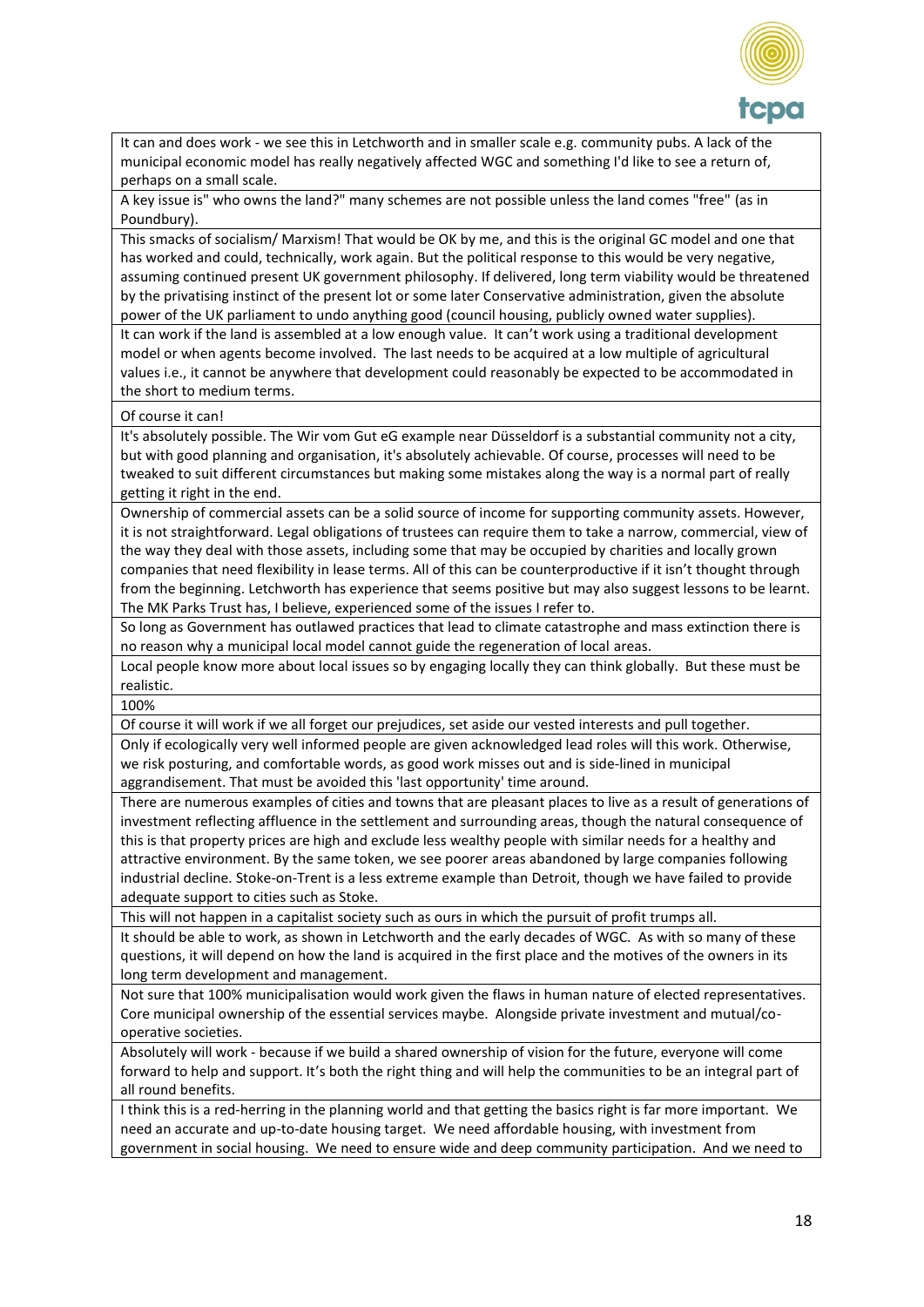

protect the environment. CPRE et al's six planning tests are the ones to focus on. Garden cities are a dangerous distraction which solve no problems and create many.

Not at all. The vested interests of municipality will make bottom-up planning and development impossible. It can work, although renewing existing places with existing patterns of private ownership and vested interests is much harder.

The EH model is more relevant today than when it was conceived

I think this can work but it would probably work better if there was some national oversight. Physical geography and the social inequalities that have built up to this point would no doubt mean that schemes like this would initially exacerbate inequality across the UK, with some people living in well provisioned places that are self sustaining or even profit making and others where that isn't the case. Some sort of redistribution of wealth would have to occur or many places would just collapse.

The politics has shifted, and the economy has transformed, making the above more difficult. Financialised land, property and infrastructure means that extraction is government's priority in a way it wasn't (as much) 100 years ago. The context is more hostile.

Wholeheartedly agree

I detect in Howard's vision, and creation of the Garden Cities the principles set out in Henry George's Progress and Poverty, whereby the economic rent of land would be the natural source for public revenue. This resource grows as the community grows, it is self-sustaining, and should be possible to adequately provide for all the public goods and community needs. It may be impractical to revert to more public ownership of land, but it is practical to collect more of this economic rent by fiscal means. I feel that a new iteration of how this has worked in Letchworth, warts and all, could inspire a new generation to change their view of unconditional private ownership. It might allow a new level of understanding that this community bounty must be shared more equitably...

Vital as gives a sense of ownership and place.

Agree totally

Might be good to try but everything is a long way from these ideals- start with communities feeling responsible for and able to influence their environment and manage some aspects of it using resources it generates or provides. Local renewable energy might be a good model.

In renewed places local is probably best because of the established community sensitivities involved.

I completely agree with the statement and its aims

Utopia !!!

No reason at all why the land value capture model of the early New Towns could not be applied widely but Government appears to have no interest in this. It wants land value profits to go to developers and landowners to give them an incentive to build new towns. Thus, contemporary 'new towns' and 'garden towns' are not in fact New Towns in the sense of capturing land value for the community

Completely, but it needs to be outside of Local Gov. Should be charitable.

Of course it can work, as it does elsewhere in Europe, but EU and national governments have to provide a supportive framework for action which minimises barriers to bottom-up initiatives. See for example many years of experience in Scandinavian countries where municipalities own the land in their admin area. Lots of action in Germany & Netherlands. Much recent work on circular economy e.g., Amsterdam City Doughnut.

This sounds like a positive aspiration, but outside of my expertise to be able to comment.

The challenge here it would seem is that the expertise and capacity to develop communities lies within private developers, who have a responsibility to generate profit for their own stakeholders.

Such community led development would presumably require a significant increase in Government or associated bodies to provide expertise, funding etc. to establish the necessary capacity.

The principle is sound, with the local employment and income generation feeding into the local economy but for this to be feasible the development would need to be built as separate from existing ones, which today is unusual. Where a new development is an extension or re-modelling of part of an existing one, this is a more difficult option on a large scale. Having one or two primary landowners would also be essential. But on a smaller scale, use of local currency, such as in Crickhowell, can provide similar benefits. Increasingly with Local Authorities unable for financial and resource reasons to adopt and maintain elements of developments, such as public open space, an alternative management model is used, where residents are expected to pay for maintenance. This creates a two-tier system as people living outside can use these for free. Funding of long-term infrastructure, e.g., play areas, is expensive and could result in high costs for residents, so having a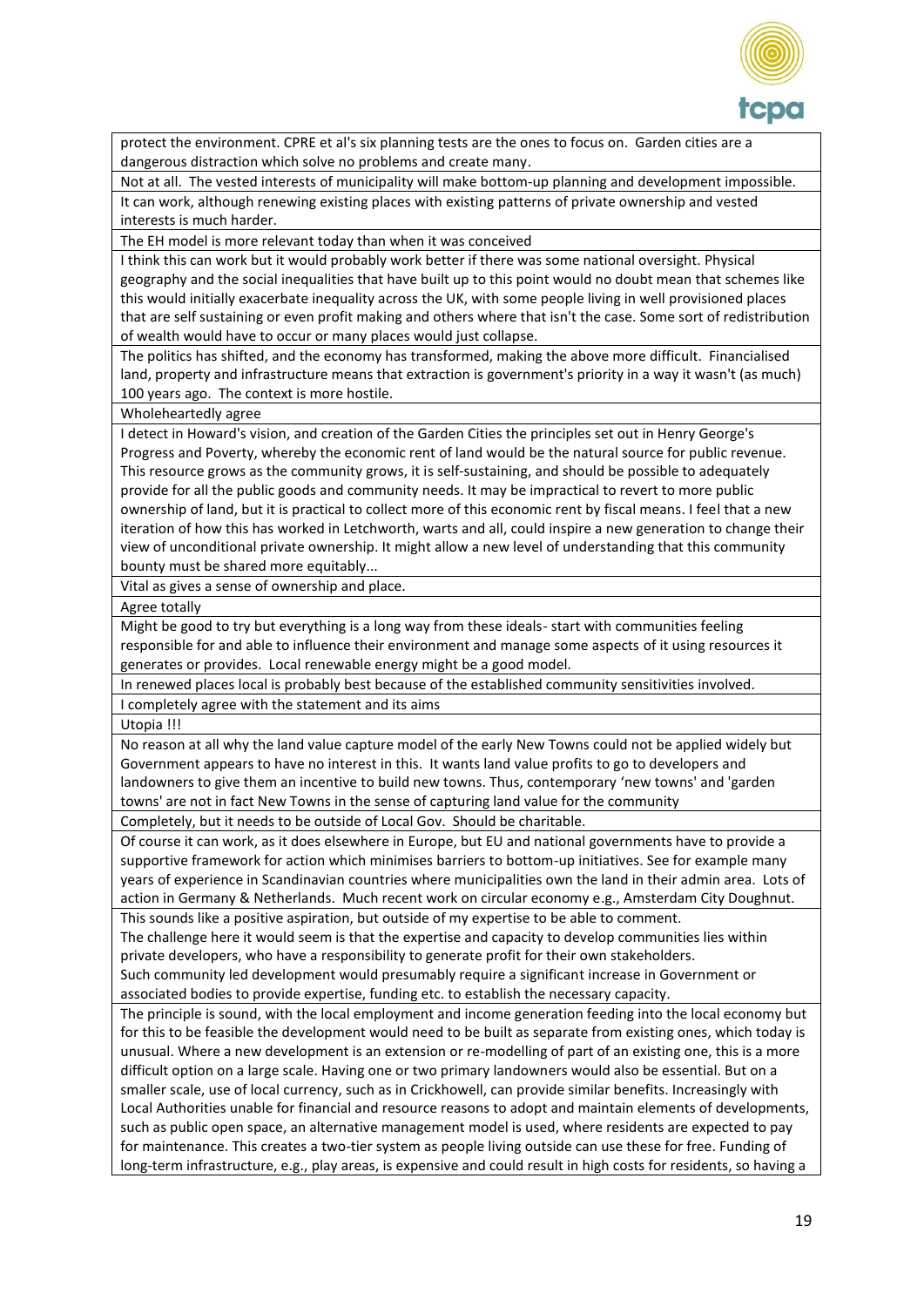

way of local business generating income to contribute funds would be very beneficial. This would work better through a Land Trust model rather than private management company one.

Urban functions determine the quality of our living environment. Economic models determine the urban components and give a functional identity to the place.

When Howard was writing, municipal enterprise was in fashion, especially in the old County Boroughs. These were really city states and ran everything. You don't hear the words "MUNICIPAL" and "CORPORATION" very often these days - it has gone out of fashion.

It could be done but not many people would understand it. You might like to study the formation of the London Passenger Transport Board in 1933 by HERBERT MORRISON. This was the prototype for the "STATE CAPITALIST" approach adopted by the Labour Government in the 1940's. Remember the old Clause 4 of the 1919 Labour Party Constitution !

## **4b. To what extent do you agree that the development model for creating and renewing places should enable a fairer sharing of the profits of the development process**

#### Entirely.

Land speculation is a major problem and the high risks of land assembly for property developers translate into high profit expectations for each development, which seem to be significantly higher than in comparable developments on the continent.

Absolutely. Developers generally do not care about communities and treat communities as idiots. Places mean people.

Of course. Not just fair "sharing" but as much of the "profits" should be retained by the local community as possible. See earlier comment about land costs.

Fairer sharing of value uplift gains is critical to any such model, should one such be achieved. Otherwise occupiers will take the money and run on the present model.

It has to be that way or it wont work.

Absolutely!

The only way you get a really thriving, productive, economically viable society is to share the resources as fairly as possible. Otherwise you're cutting off the oxygen supply to some and allowing others far more than they can ever really need. it's all about creating a happy, healthy, sustainable balance.

Absolutely.

The profits from the development process are derived from people paying more for their properties than it took to build them. That creates housing that is unnecessarily expensive. In a world of 'retrofit first" of both housing and settlements land value capture becomes less relevant. The price of housing will oscillate around existing property values and those created by energy efficient sub-divisions in different locations and done to different standards. Deep energy refitting will have to be financed from and may depress property values.

Totally agree - but this must be done in an equity model that outlines what that sharing means. 100%

Whole heartedly! The profit motive might help some situations, but the present unsatisfactory arrangements are mostly driven by greed.

A fairer sharing of the profits of the development process is fine in theory, though CIL and other charges can undoubtedly make people think twice about seeking permission for development. If it is agreed that development is required, such charges should not become a deterrent.

I totally agree.

I agree 100%! I think this is fundamental to the garden city ideal and without it we would be creating something that isn't a garden city.

Not sure that the development model would encourage entrepreneurial activity that generates the wealth. Equitable taxation models for sharing profits perhaps.

Could not agree more.

De-growth is incompatible with profit sharing.

I agree completely. Local people deserve a share of the benefits. Local understanding of the benefits will help gain support.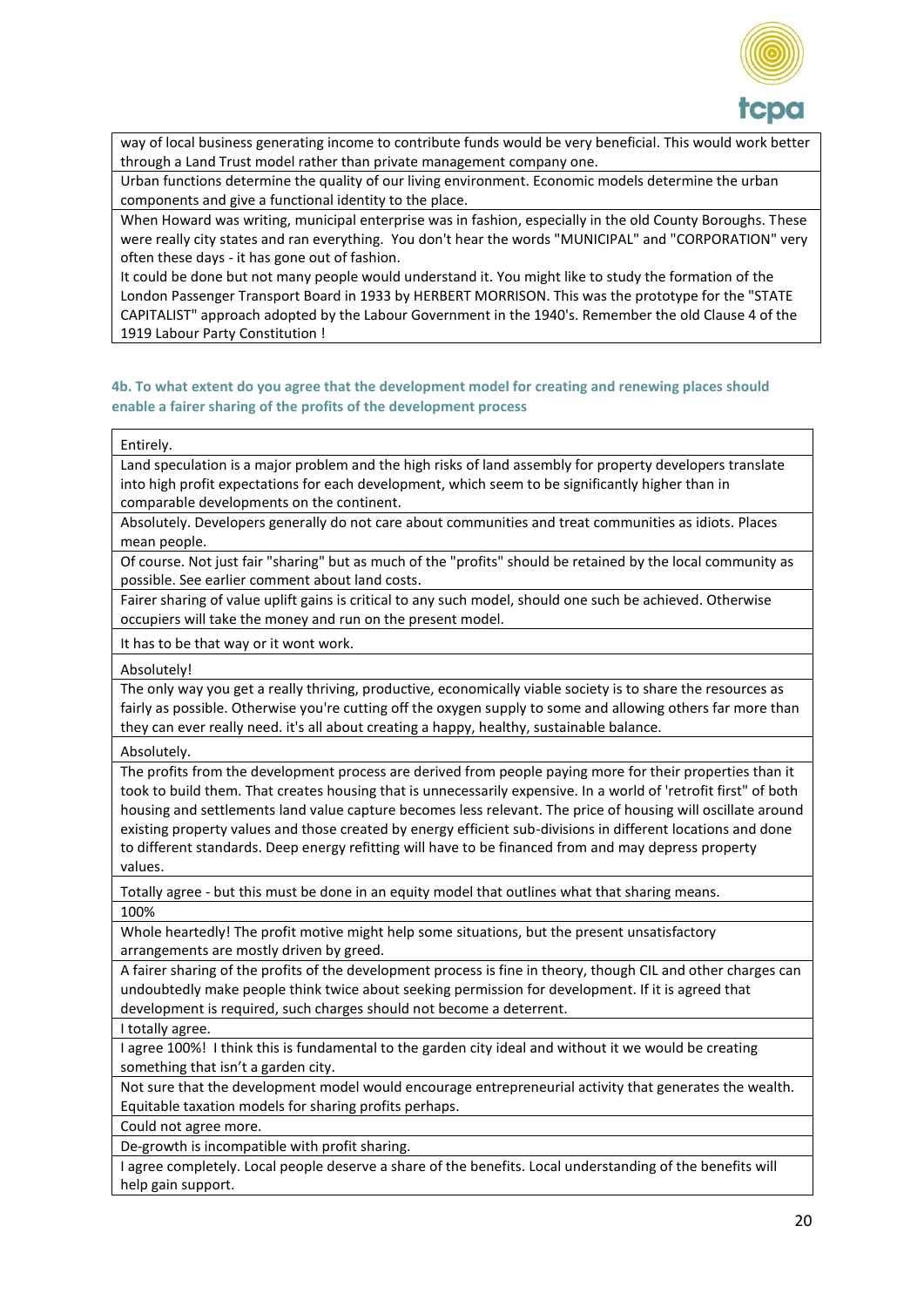

I agree with this totally but as mentioned before, I think some places would even profit and this could exacerbate national patterns of inequality

Who wouldn't agree with that?

I believe this would be a crucial factor in allowing places to thrive in the way they need to in order for garden cities to work

I agree wholeheartedly. However, the current development model delivers poorly in this respect. It has perhaps been hijacked by developers; at the root of the problem lies the ability for developers to either acquire land or the option to buy land in advance of the planning process and capture a high share of the uplift in value arising on the grant of permission. Conversely, where a local authority might want to buy land for development, the compulsory purchase legislation has failed to secure land at existing use value.

If we were in a truly egalitarian society this would be great, but without buy in or creation of mixed models of funding through Green Bonds which could appeal to at least semi-philanthropic investors, we will still rely on the profit driven private sector.

Fully

Infrastructure of all kinds is essential and best delivered with assistance of some form of development value levy. Quality places do need more than the current methods deliver.

It is absolutely essential. From the end of WW2 we now in Britain have the benefit of experiencing two distinct models at work. First, the early C20 Garden City movement elaborating into the New Towns culminating with Milton Keynes, producing strategically large-scale development, economically sound from a public point of view. Second, the "leave it to/with the market", where house building (non-Parker Morris) is the single focus with lip-service paid to public goods or realm or communal benefit and facility. My conclusion is unequivocal: (1) large-scale development has to be public regulated and controlled through central government directly enabling via dedicated development corporations; (2) regeneration should be local authority (LA) enabled and led where the LA has been properly equipped, staffed and funded for the purpose.

Completely agree

Absolutely agree - what do we currently have? CIL and Section 106 and often a development that doesn't make funds available until the final properties are sold which is way too late.

#### Agree entirely

I'm not sure exactly what you mean by this. I'm not sure profits should be shared, bt they should be reinvested in into community.

Agree - central government needs to enable local authorities more scope on planning gain. S106 & CIL don't do the job. Look to other countries for alternative approaches.

Agree - most current developments are built by developers on a profit driven basis, looking to maximise return, with the developer leaving the development once complete to move onto the next, with no longterm stake or interest. Issues such as community development and maintenance/management of the infrastructure are either not seen as part of their remit, or are handed over to another profit driven company. Having one organisation with a long term-term interest both in construction and ongoing creation of a community and its infrastructure is a much better model. Some sites, such as the Ely Mill development in Cardiff are trying this but the original ideas which were excellent have become watered down, primarily for economic reasons, over time. Others such as a major 7000 dwelling development on the outskirts of Cardiff by Redrow (Plas Dwr) is seeking to maintain involvement through the land owner Plymouth Estates and a Community Management Company, but it's yet to be seen how well this works, and whether any of the profits from the selling of houses goes into the development itself or simply to the various housing developers involved.

This is central to the garden city model – without that we are left with profit-driven large developments which will fail to recognise local need and focus on maximum profit extraction. I have nothing further to add that wasn't said by EH in 1902 !

An equitable sharing of the benefits of the development process is a utopia that will allow social balance and prosperity for humanity.

Thew "Chattering Classes in the Westminster Village" have been chattering about reform of the Land Compensation Act 1961 for some time. This would allow local councils to acquire far4mland at agricultural value and sell it on to developers. I suggest TEN TIMES the ag. value. There is no doubt that the price of building land has got out of control.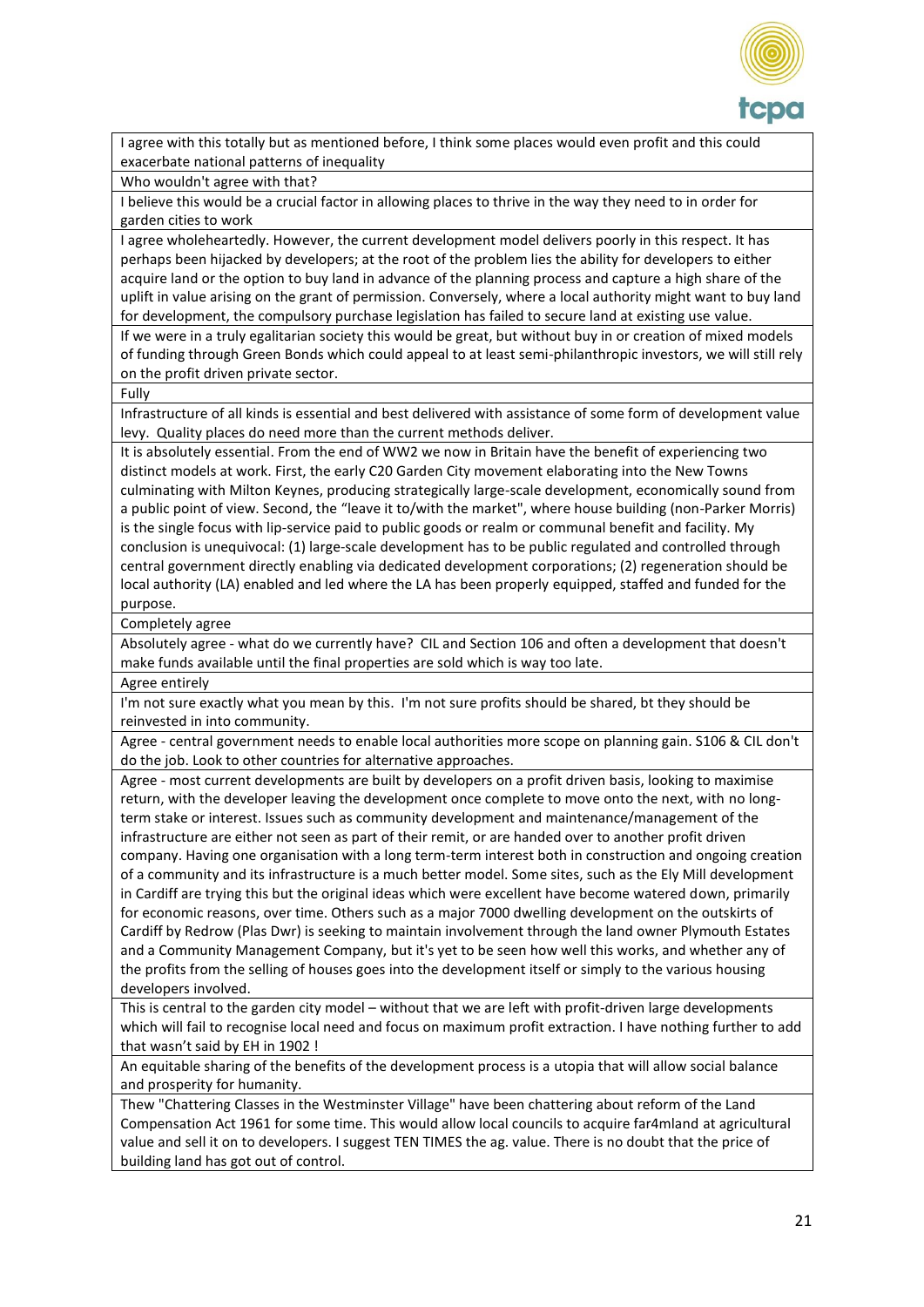

#### **4b. What practical examples, from the UK or internationally, can you recommend?**

Scottish Land Commission, 2020, Housing Land Allocation, Assembly and Delivery: Lessons from Europe. The German cooperative/ communal housing model looks like one that should be explored. That works on a development by development basis (supported by municipalities), rather than a town-wide basis, but it would be a start and might be extendable.

We at Lanpro/Glavenhill have the land and the model but we have struggled with the local MP and politicians at the District and County Councils blocking growth to get re-elected. We would be willing to come and explain our proposals as a credible working model.

From personal experience: Roermond town and surrounding villages in the Netherlands seems vibrant, green and well-balanced; and Wir vom Gut eG, Mydlinghoven, Germany.

New towns, but with reservations as above.

See - http://www.sustainablecitiesindex.com/

Letchworth.

Howard's way (from the past). But this will require the greediest people to give up the most!

None spring to mind.

Contemporary Russian examples are interesting.

Unfortunately, I can't. The nearest in my knowledge would be Letchworth.

None

Apart from the historic examples from Garden cities movement, MK there are limited examples. We have done a lot of talking but we need to do it now.

I doubt if there are an in the UK. I don't know elsewhere.

Letchworth and Welwyn Garden City!

Letchworth and any other place with a community commonwealth fund

Singapore is always held up as an example but I don't know if it's translatable to the UK

See above

The Land Acquisition Act of 1966 in Singapore allowed the government to acquire land for any public purpose. The design of the legislation meant that owners could not challenge the principle of purchase, and a Tribunal was established to determine the level of compensation, which would take no account of the potential uplift in value from future or expected public investment. Once again, the design of legislation is crucial to ensure a fair apportionment of returns. Tom Aubrey has proposed a reform of the Compulsory Purchase Act to improve the UK legislation. See here

https://publications.parliament.uk/pa/cm201719/cmselect/cmcomloc/766/76607.htm

I can't.

Milton Keynes on both counts , see 4b (1) and (2) above.

(1) the original MK Master Plan and development mechanism

(2) the so far unfortunate and now temporarily stalled regeneration programme in MK with the lessons that are being learned and new plans being developed

Vienna

None sorry

There are glimpses of this in Letchworth and in some projects in Milton Keynes. The Netherlands which has a different development model where land is bought and prepared by local authorities before developers get their hands on it

Look at UK Parks Trusts - Milton Keynes, Royal Parks, Nene Park, The Parks Foundation, Bristol & Bath arks Foundation, Urban Green Newcastle, plus theatre/cinema trusts.

Utopian!

I am told that these things are done differently in other European countries.

#### **5. If the Garden City idea is no longer relevant to the C21st century, what is our next big idea?**

I think the garden city, in particular its development model, social ambition and connections with nature and the arts are still very important. But it mustn't be used as an excuse to just deliver suburban housing with private gardens and poor accessibility except for the car.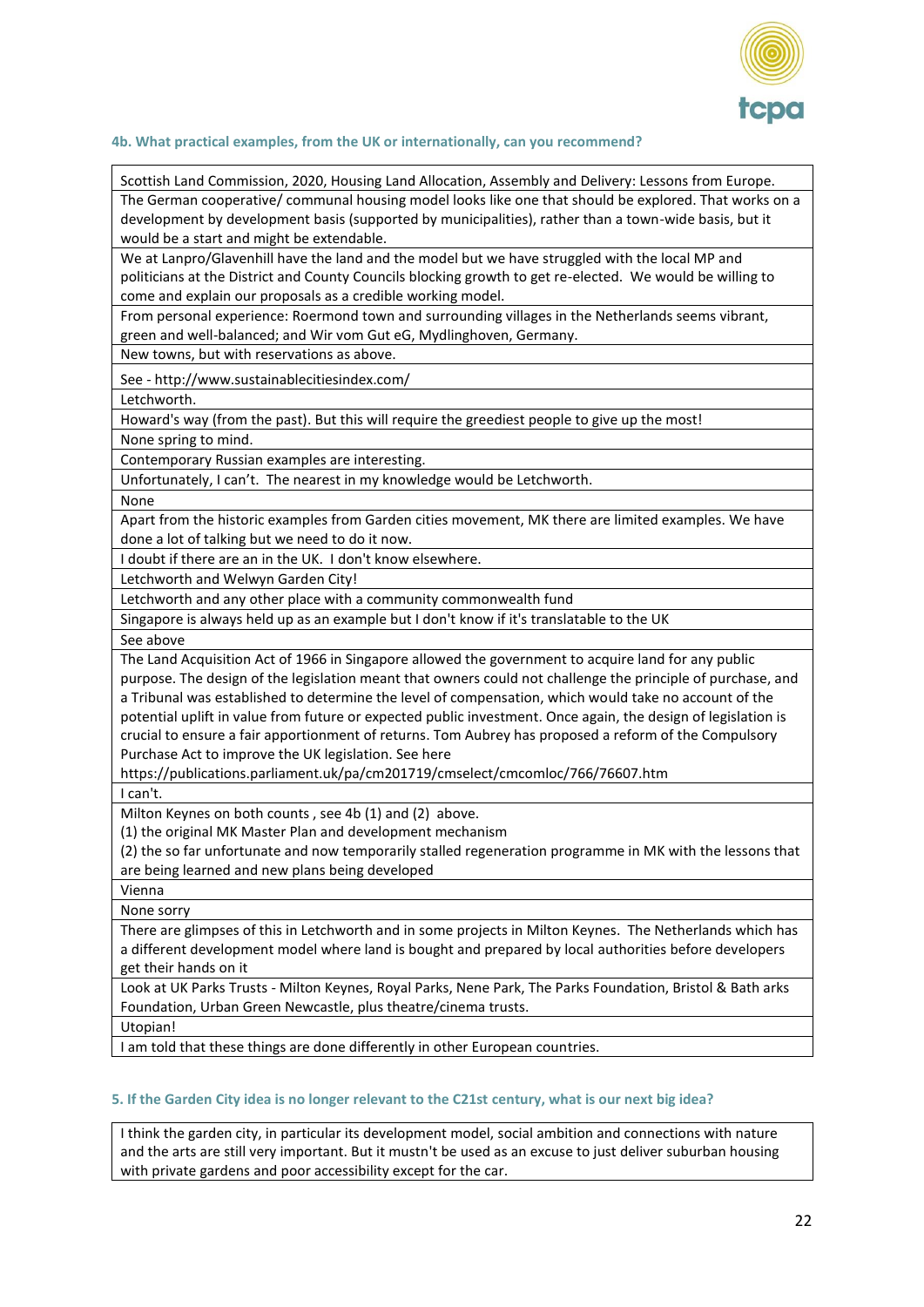

The Garden City is still relevant but, like all good ideas, it needs some revamping for the times we live in, especially as regards zero emissions.

We might take a completely different tack such as pursue a standard basic income which, in theory, could enable everyone to afford decent housing, but that is even more Utopian than the Garden City.

It is relevant and giving up on it would be absurd but the UK needs another Ebenezer Howard. It requires an individual with social leanings, without politics, with a clear vision, huge amounts of time to work and deliver the model, no fear of personal loss and sacrifice that can raise big finance. These people are thin on the ground which is why the model was never continued. All those people are current focusing on space travel and personal gain at the expense of the environment.

Car Free Cities! wearepossible.org/carfreecities

Bringing far more nature and a more humane environment into the city in terms of beautiful, decent housing, green spaces, community facilities and projects is the only way forward. We need food and water to survive and a beautiful environment (both physically and in terms of community and belonging) to thrive. It would save vast amounts of money in terms of poor physical and mental health and slash crime. Why would you anaesthetise yourself with drugs, too much food or alcohol if you had a life really worth living and didn't have to slog and struggle endlessly even for the very basics? If you had a really decent lifestyle where nobody had way too much or way too little and plenty of equal opportunities why would you rob someone or become part of a violent drug gang? You wouldn't need to.

It is relevant, but it may need to be approached from a different angle. Emphasising the physical allows developers and their well-paid planning consultants to get away with greenwash. The core is land value capture and recycling. This must be addressed head on, and why shouldn't it gain public and political support, given it essentially means less taxpayers money is needed to produce decent places. The second essential is control of the development via land ownership, by a publicly accountable non profit body.

The retrofitted city within their bioregions (local food and wilding back better) with custom-splitting being the main force in meeting housing needs. These could well embrace a variety of co-living and co-housing models.

The environmental/digital city - ultimately the Garden City is an example of an integrated development model but the implementation and application rests on a false economic model, which makes the implementation limited - hence why we have urban extensions rather than new towns. It has to do with our expectations of how compact our cities are going to be, and realistic expectations of input from consumer groups - see https://chinadialogue.net/en/cities/7934-why-eco-cities-fail/ as an example.

Building a small town based largely on the self build model is another option to be seriously considered. I believe that the Garden City concept could still be relevant but major changes are needed. Not in ideas but in the implementation. Long term planning is essential, policy changes at every 5-year parliamentary term must not happen.

A Garden City implies yet more development. The growth of the human population in recent decades has worsened the natural world, resource supplies, the carbon emissions crisis, and human stress-detachments from nature.

The big idea has to be prioritising Nature. It must be spelt out as the Foundation for Human Life. Policies, programs, strategies, programmes, and initiatives need to grow from nature assessments: integrated across different geographical scales from world to local.

A task force to target urban areas in most need of assistance and take steps to reverse their decline and provide the infrastructure and other conditions required for a healthy and pleasant life. I would put Stoke and the Black Country high on the list of priorities.

The Garden City idea will always be relevant. I forlornly hope that one day it will come to fruition and flourish.

It is relevant! As mentioned in my answers, land ownership and sufficient scale are fundamental to achieving garden cities and I think the big challenge in the first instance is to assemble sites - and in a coordinated way. My Big Idea is to look at the many stately homes in England with their vast estates as a potential source. Might also have a chat with the National Trust.

Garden Cities adapted to the scientific and economic ideas of the C21st would still be relevant. I have no big ideas.

I believe it is still relevant.

Glad you asked this question. As I stated above - forget big ideas. Stick to the knitting: We need an accurate and up-to-date housing target. We need affordable housing, with investment from government in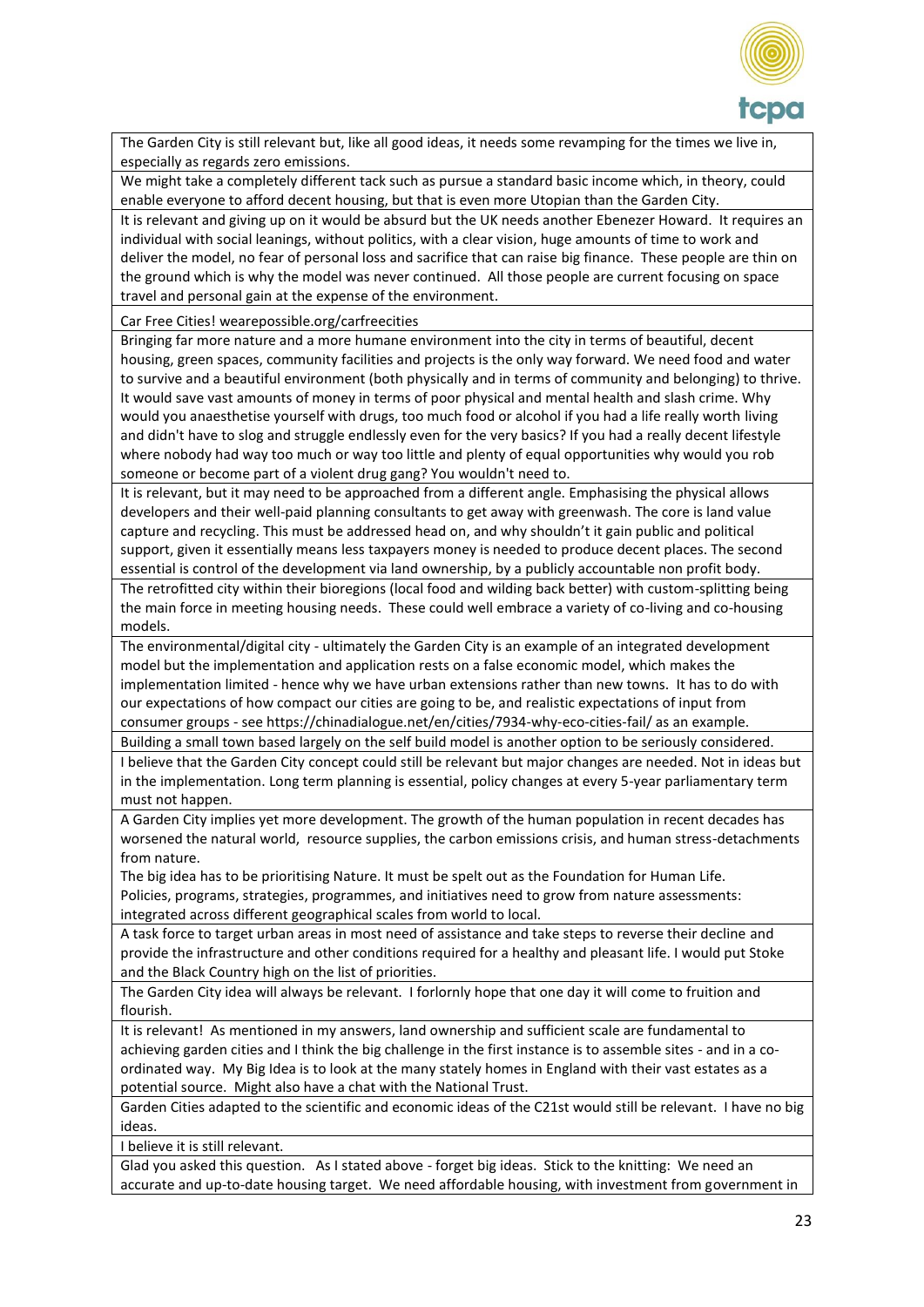

social housing. We need to ensure wide and deep community participation. And we need to protect the environment. Transit-oriented development and compact, walkable neighbourhoods. If you need a big idea, then DENSITY could be the winner. Make it popular, educate planners to educate the public, protect valuable green space.

## Cluster development may be more feasible.

It is relevant.

The idea is relevant, but the term has been hijacked and as a result devalued. In the current nature-based solution paradigm (to the climate change emergency and biodiversity crisis) the correct term is forest garden city using a rights based approach to the definition of forest and capitalising on the carbon sequestration, environmental, agronomic and economic advantages of woodiness.

I think it is relevant but I'm pessimistic that it would ever happen in the way Howard intended it to and I don't think cherry picking bits of it will work; it requires a lot of input from government, and I don't have the faith they would ever do it right. Unfortunately, I think the best "big idea" is not to have a big idea but to improve little bits of the system we are already in over time. We could probably achieve a lot by ensuring people have a basic income and making them feel their voice is heard by local government. Stronger resident associations, linked to MP's, would help this but fundamentally we need to ensure people have enough money to live on before we can assume they will care about where they live.

Garden City is a label. It's what's underneath it that matters - and whatever the label, prioritising public interest over private interest is always going to be the goal. This is about land, how we use it, and who benefits.

It remains relevant for the development of New Towns, but they must be given teeth. A better, bigger idea would be a comprehensive, universal, meaningful collection of the economic rent of land on a national scale, in line with a reduction of our existing regressive taxes on consumption and production such as VAT, PAYE and NI. Not so much levelling up, but levelling.

Environment Investment bonds. A blend of government subsidy, philanthropic private investment and risk reduction, saving on (say) flood risk insurance premiums through natural flood management projects.

Start with defining the problem you are trying to solve - it will lead to the big idea

It is but a network of places and smaller but sustainable communities will also have a part to play. Let's not waste time and money re-inventing what our own relatively recent history provides, as exampled above.

It is still completely relevant as it is about people and the quality of life.

It's still a great aspiration but there are cultural differences within and between communities which need to be borne in mind - or there's a danger this would only gain traction in more well off communities.

The Garden City idea is still relevant. There is much to learn and admire.

My hope is that the climate emergency creates an opportunity to rethink planning for places. But to make progress Government has to address the land ownership and land value problem and redirect housing building subsidies to social and affordable housing (including funding a massive programme of council housing and community led housing)

I think you take the problems we face... climate, ecology, health, fuel, housing, education, care etc.. and think about how you could design a city / town that could best respond to these things, making people happy and solving those problems. What would a perfect day be for a child, adult, employer etc.... how can we get as close to this as possible by designing in a much more multifunctional way .

Creative implementation of the UN SDGs. Has anyone done a systematic assessment of the Garden City idea against the SDGs, especially SDG 11?

I believe the Garden City concept it is still as relevant today but integrating biodiversity, climate change and health have to be emphasized and planned in as part of new and housing renewal, and funding mechanisms for delivering development have to change. The focus has to be not just on delivering larger new developments, but the principles embedded into smaller scale local developments, particularly urban redevelopments on brownfield sites which are particularly poor for people and their wellbeing.

The Garden City idea is still highly relevant to the 21st century, in an adapted and contextualised form.

The relativistic urban analysis, according to the urban relativity theory. The  $\mu$ m2 analysis of our living environments!

The idea is still relevant